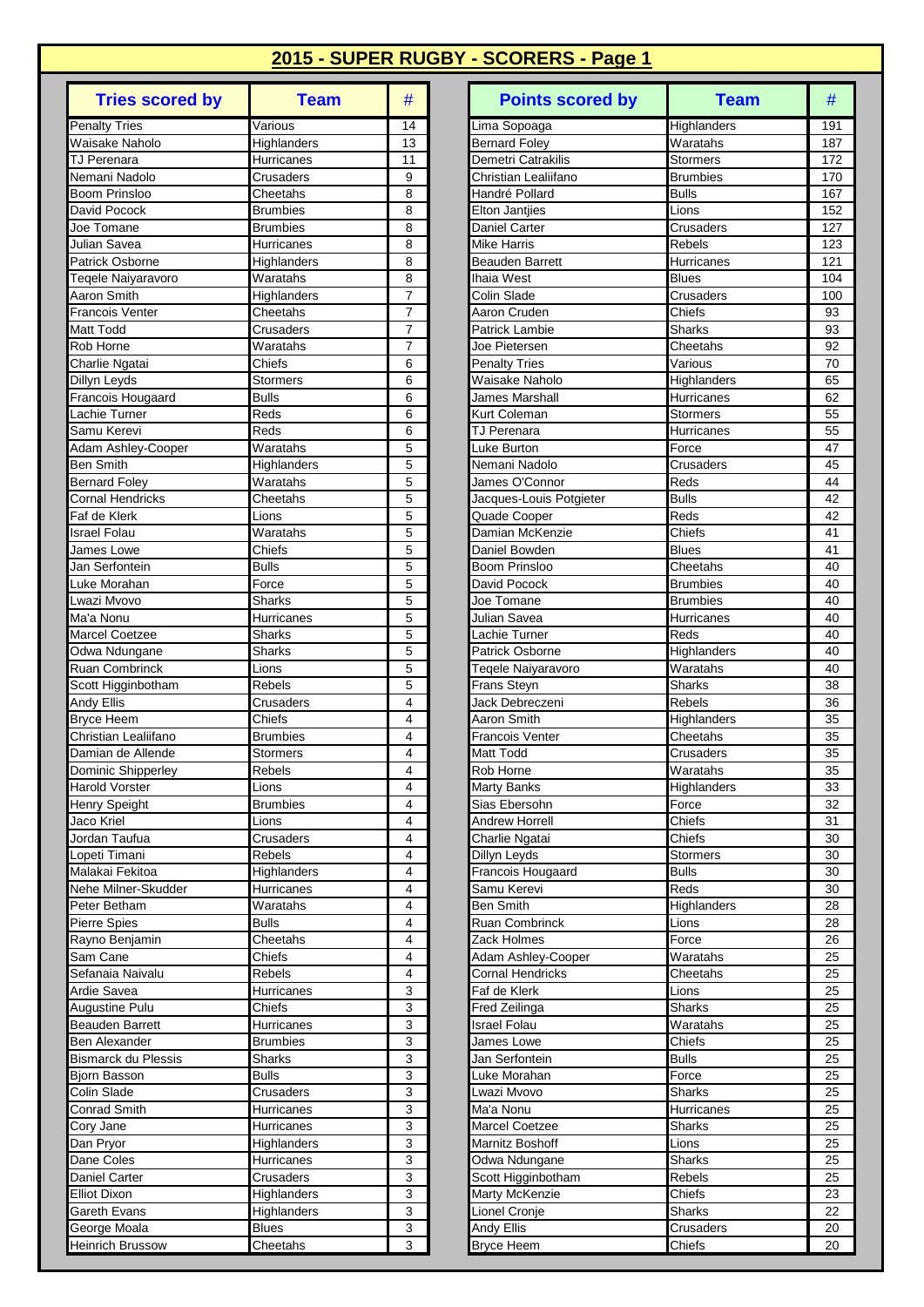| <b>Tries scored by</b>                      | <b>Team</b>                 | #                                         |
|---------------------------------------------|-----------------------------|-------------------------------------------|
| Ita Vaea                                    | <b>Brumbies</b>             | 3                                         |
| <b>Jarrad Butler</b>                        | <b>Brumbies</b>             | 3                                         |
| Jerome Kaino                                | <b>Blues</b>                | 3                                         |
| Liam Messam                                 | Chiefs                      | 3<br>3                                    |
| <b>Lionel Mapoe</b><br>Matt Carraro         | Lions<br>Waratahs           | 3                                         |
| Matt Hodgson                                | Force                       | 3                                         |
| Matt Proctor                                | Hurricanes                  | 3                                         |
| Melani Nanai                                | <b>Blues</b>                | 3                                         |
| Michael Leitch                              | Chiefs                      | 3                                         |
| <b>Nick Stirzaker</b>                       | <b>Rebels</b>               | $\overline{\mathbf{3}}$                   |
| Piet van Zyl                                | <b>Bulls</b>                | 3                                         |
| Pieter Labuschagne (Lappies)                | <b>Bulls</b><br>Reds        | 3                                         |
| Quade Cooper<br>Reg Goodes                  | Hurricanes                  | 3<br>3                                    |
| Ryan Tongia                                 | Highlanders                 | 3                                         |
| Stefan Ungerer                              | Sharks                      | 3                                         |
| <b>Stephen Hoiles</b>                       | Waratahs                    | 3                                         |
| Tevita Kuridrani                            | <b>Brumbies</b>             | 3                                         |
| Tom Marshall                                | Chiefs                      | 3                                         |
| Warwick Tecklenburg                         | Lions                       | 3                                         |
| Angus Cottrell                              | Force                       | $\overline{2}$                            |
| <b>Blade Thomson</b>                        | Hurricanes                  | $\overline{c}$<br>$\overline{2}$          |
| <b>Brad Shields</b><br><b>Bryce Hegarty</b> | Hurricanes<br><b>Rebels</b> | 2                                         |
| <b>Burger Odendaal</b>                      | <b>Bulls</b>                | $\overline{c}$                            |
| <b>Callum Gibbins</b>                       | Hurricanes                  | 2                                         |
| <b>Carel Greef</b>                          | Cheetahs                    | 2                                         |
| Carl Wegner                                 | Cheetahs                    | 2                                         |
| Cheslin Kolbe                               | Stormers                    | $\overline{2}$                            |
| <b>Chris Alcock</b>                         | Force                       | 2                                         |
| Chris Feauai-Sautia                         | Reds                        | $\overline{2}$                            |
| Clayton Blommetjies                         | Cheetahs                    | $\overline{c}$                            |
| Cobus Reinach<br>Courtnall Skosan           | Sharks<br>Lions             | 2<br>2                                    |
| David Havili                                | Crusaders                   | 2                                         |
| Deon Stegman                                | <b>Bulls</b>                | 2                                         |
| Duane Vermeulen                             | Stormers                    | 2                                         |
| Francis Saili                               | <b>Blues</b>                | $\overline{2}$                            |
| Frans Steyn                                 | Sharks                      | $\overline{\mathbf{c}}$                   |
| Handré Pollard                              | <b>Bulls</b>                | 2                                         |
| <b>Israel Dagg</b>                          | Crusaders                   | 2                                         |
| Jack Debreczeni                             | <b>Rebels</b>               | 2                                         |
| Jake Schatz<br>James Marshall               | Reds<br>Hurricanes          | 2<br>$\overline{c}$                       |
| <b>Jesse Kriel</b>                          | <b>Bulls</b>                | $\overline{2}$                            |
| Johann Sadie                                | Cheetahs                    | $\overline{\mathbf{c}}$                   |
| John Hardie                                 | Highlanders                 | $\overline{\mathbf{c}}$                   |
| Juan de Jongh                               | Stormers                    | 2                                         |
| Kevin Mealamu                               | <b>Blues</b>                | $\overline{2}$                            |
| Kieron Fonotia                              | Crusaders                   | $\overline{\mathbf{c}}$                   |
| Kobus van Wyk                               | <b>Stormers</b>             | 2                                         |
| Liam Gill                                   | Reds                        | 2                                         |
| Lima Sopoaga<br>Lolagi Visinia              | Highlanders<br><b>Blues</b> | 2<br>$\overline{2}$                       |
| Marcel van der Merwe                        | <b>Bulls</b>                | $\overline{\mathbf{c}}$                   |
| Marco Kotze                                 | Reds                        | $\overline{2}$                            |
| Matt Toomua                                 | <b>Brumbies</b>             | 2                                         |
| Michael Hooper                              | Waratahs                    | 2                                         |
| Mitchell Drummond                           | Crusaders                   | $\overline{\mathbf{c}}$                   |
| Nic White                                   | <b>Brumbies</b>             | $\overline{2}$                            |
| Nick Groom                                  | Stormers                    | $\overline{\mathbf{c}}$                   |
| <b>Nick Phipps</b>                          | Waratahs                    | $\overline{c}$                            |
| <b>Patrick Lambie</b>                       | Sharks                      | $\overline{\mathbf{c}}$                   |
| Raymond Rhule<br><b>Richard Buckman</b>     | Cheetahs<br>Highlanders     | $\overline{\mathbf{c}}$<br>$\overline{2}$ |
| <b>Ryan Louwrens</b>                        | Force                       | $\overline{2}$                            |

| <b>Tries scored by</b>              | <b>Team</b>                | #                                | <b>Points scored by</b>                           | <b>Team</b>                        | #        |
|-------------------------------------|----------------------------|----------------------------------|---------------------------------------------------|------------------------------------|----------|
| Ita Vaea                            | <b>Brumbies</b>            | 3                                | Damian de Allende                                 | Stormers                           | 20       |
| <b>Jarrad Butler</b>                | <b>Brumbies</b>            | 3                                | Dominic Shipperley                                | Rebels                             | 20       |
| Jerome Kaino                        | <b>Blues</b>               | 3                                | <b>Harold Vorster</b>                             | Lions                              | 20       |
| Liam Messam                         | Chiefs                     | 3                                | Henry Speight                                     | <b>Brumbies</b>                    | 20       |
| <b>Lionel Mapoe</b>                 | Lions                      | 3                                | Jaco Kriel                                        | Lions                              | 20       |
| Matt Carraro                        | Waratahs                   | 3                                | Jordan Taufua                                     | Crusaders                          | 20       |
| Matt Hodgson<br><b>Matt Proctor</b> | Force                      | 3<br>3                           | Lopeti Timani<br>Malakai Fekitoa                  | Rebels                             | 20<br>20 |
| Melani Nanai                        | Hurricanes<br>Blues        | 3                                | Nehe Milner-Skudder                               | Highlanders<br><b>Hurricanes</b>   | 20       |
| Michael Leitch                      | Chiefs                     | 3                                | Peter Betham                                      | Waratahs                           | 20       |
| <b>Nick Stirzaker</b>               | Rebels                     | 3                                | <b>Pierre Spies</b>                               | <b>Bulls</b>                       | 20       |
| Piet van Zyl                        | <b>Bulls</b>               | 3                                | Rayno Benjamin                                    | Cheetahs                           | 20       |
| Pieter Labuschagne (Lappies)        | <b>Bulls</b>               | 3                                | Sam Cane                                          | Chiefs                             | 20       |
| Quade Cooper                        | Reds                       | 3                                | Sefanaia Naivalu                                  | <b>Rebels</b>                      | 20       |
| Reg Goodes                          | Hurricanes                 | 3                                | Otere Black                                       | Hurricanes                         | 17       |
| Ryan Tongia                         | Highlanders                | 3                                | Ardie Savea                                       | Hurricanes                         | 15       |
| Stefan Ungerer                      | <b>Sharks</b>              | 3                                | <b>Augustine Pulu</b>                             | Chiefs                             | 15       |
| <b>Stephen Hoiles</b>               | Waratahs                   | 3                                | <b>Ben Alexander</b>                              | <b>Brumbies</b>                    | 15       |
| Tevita Kuridrani                    | <b>Brumbies</b>            | 3                                | <b>Bismarck du Plessis</b>                        | Sharks                             | 15       |
| <b>Tom Marshall</b>                 | Chiefs                     | 3                                | <b>Biorn Basson</b>                               | <b>Bulls</b>                       | 15       |
| <b>Warwick Tecklenburg</b>          | Lions                      | 3                                | Conrad Smith                                      | Hurricanes                         | 15       |
| Angus Cottrell                      | Force                      | 2                                | Cory Jane                                         | Hurricanes                         | 15       |
| <b>Blade Thomson</b>                | Hurricanes                 | 2                                | Dan Pryor                                         | Highlanders                        | 15       |
| <b>Brad Shields</b>                 | Hurricanes                 | $\overline{2}$                   | Dane Coles                                        | Hurricanes                         | 15       |
| <b>Bryce Hegarty</b>                | Rebels                     | $\overline{2}$                   | <b>Elliot Dixon</b>                               | Highlanders                        | 15       |
| <b>Burger Odendaal</b>              | <b>Bulls</b>               | 2                                | Gareth Evans                                      | Highlanders                        | 15       |
| <b>Callum Gibbins</b>               | Hurricanes                 | 2                                | George Moala                                      | <b>Blues</b>                       | 15       |
| Carel Greef                         | Cheetahs                   | $\overline{2}$                   | <b>Heinrich Brussow</b>                           | Cheetahs                           | 15       |
| Carl Wegner<br>Cheslin Kolbe        | Cheetahs<br>Stormers       | $\overline{c}$<br>$\overline{2}$ | Ita Vaea<br>Jarrad Butler                         | <b>Brumbies</b><br><b>Brumbies</b> | 15<br>15 |
| <b>Chris Alcock</b>                 | Force                      | $\overline{2}$                   | Jerome Kaino                                      | <b>Blues</b>                       | 15       |
| Chris Feauai-Sautia                 | Reds                       | $\overline{2}$                   | Liam Messam                                       | Chiefs                             | 15       |
| <b>Clayton Blommetjies</b>          | Cheetahs                   | $\overline{2}$                   | Lionel Mapoe                                      | Lions                              | 15       |
| Cobus Reinach                       | <b>Sharks</b>              | $\overline{2}$                   | <b>Matt Carraro</b>                               | Waratahs                           | 15       |
| Courtnall Skosan                    | Lions                      | $\overline{2}$                   | Matt Hodgson                                      | Force                              | 15       |
| David Havili                        | Crusaders                  | $\overline{2}$                   | <b>Matt Proctor</b>                               | Hurricanes                         | 15       |
| Deon Stegman                        | <b>Bulls</b>               | 2                                | Melani Nanai                                      | <b>Blues</b>                       | 15       |
| Duane Vermeulen                     | Stormers                   | 2                                | Michael Leitch                                    | Chiefs                             | 15       |
| Francis Saili                       | <b>Blues</b>               | $\overline{2}$                   | Nick Stirzaker                                    | Rebels                             | 15       |
| <b>Frans Steyn</b>                  | <b>Sharks</b>              | $\overline{2}$                   | Piet van Zyl                                      | <b>Bulls</b>                       | 15       |
| Handré Pollard                      | <b>Bulls</b>               | $\overline{2}$                   | Pieter Labuschagne (Lappies)                      | Bulls                              | 15       |
| Israel Dagg                         | Crusaders                  | 2                                | Reg Goodes                                        | Hurricanes                         | 15       |
| Jack Debreczeni                     | Rebels                     | 2                                | Ryan Tongia                                       | Highlanders                        | 15       |
| Jake Schatz                         | Reds                       | 2                                | <b>Stefan Ungerer</b>                             | Sharks                             | 15       |
| James Marshall                      | Hurricanes<br><b>Bulls</b> | 2                                | Tevita Kuridrani                                  | Brumbies                           | 15       |
| Jesse Kriel<br>Johann Sadie         | Cheetahs                   | 2<br>$\overline{\mathbf{c}}$     | <b>Tom Marshall</b><br><b>Warwick Tecklenburg</b> | Chiefs<br>Lions                    | 15<br>15 |
| John Hardie                         | Highlanders                | 2                                | <b>Francois Brummer</b>                           | Cheetahs                           | 14       |
| Juan de Jongh                       | Stormers                   | 2                                | Jesse Mogg                                        | <b>Brumbies</b>                    | 14       |
| Kevin Mealamu                       | <b>Blues</b>               | 2                                | <b>Kurtley Beale</b>                              | Waratahs                           | 14       |
| Kieron Fonotia                      | Crusaders                  | 2                                | <b>Niel Marais</b>                                | Cheetahs                           | 14       |
| Kobus van Wyk                       | Stormers                   | $\overline{2}$                   | Nic White                                         | <b>Brumbies</b>                    | 13       |
| Liam Gill                           | Reds                       | 2                                | Tian Schoeman                                     | <b>Bulls</b>                       | 13       |
| Lima Sopoaga                        | Highlanders                | 2                                | Tim Nanai-Williams                                | Chiefs                             | 13       |
| Lolagi Visinia                      | Blues                      | 2                                | Israel Dagg                                       | Crusaders                          | 12       |
| Marcel van der Merwe                | <b>Bulls</b>               | 2                                | Lolagi Visinia                                    | <b>Blues</b>                       | 12       |
| Marco Kotze                         | Reds                       | $\overline{2}$                   | Tom Taylor                                        | Crusaders                          | 12       |
| Matt Toomua                         | <b>Brumbies</b>            | $\overline{\mathbf{c}}$          | Jason Woodward                                    | Hurricanes                         | 11       |
| Michael Hooper                      | Waratahs                   | 2                                | Angus Cottrell                                    | Force                              | 10       |
| Mitchell Drummond                   | Crusaders                  | 2                                | <b>Blade Thomson</b>                              | Hurricanes                         | 10       |
| Nic White                           | <b>Brumbies</b>            | $\boldsymbol{2}$                 | <b>Brad Shields</b>                               | Hurricanes                         | 10       |
| Nick Groom                          | <b>Stormers</b>            | 2                                | <b>Bryce Hegarty</b>                              | Rebels                             | 10       |
| <b>Nick Phipps</b>                  | Waratahs                   | 2                                | <b>Burger Odendaal</b>                            | <b>Bulls</b>                       | 10       |
| Patrick Lambie                      | Sharks                     | 2                                | Callum Gibbins                                    | Hurricanes                         | 10       |
| Raymond Rhule                       | Cheetahs                   | 2                                | Carel Greef                                       | Cheetahs                           | 10       |
| Richard Buckman                     | Highlanders<br>Force       | 2<br>2                           | Carl Wegner<br>Cheslin Kolbe                      | Cheetahs<br>Stormers               | 10<br>10 |
| <b>Ryan Louwrens</b>                |                            |                                  |                                                   |                                    |          |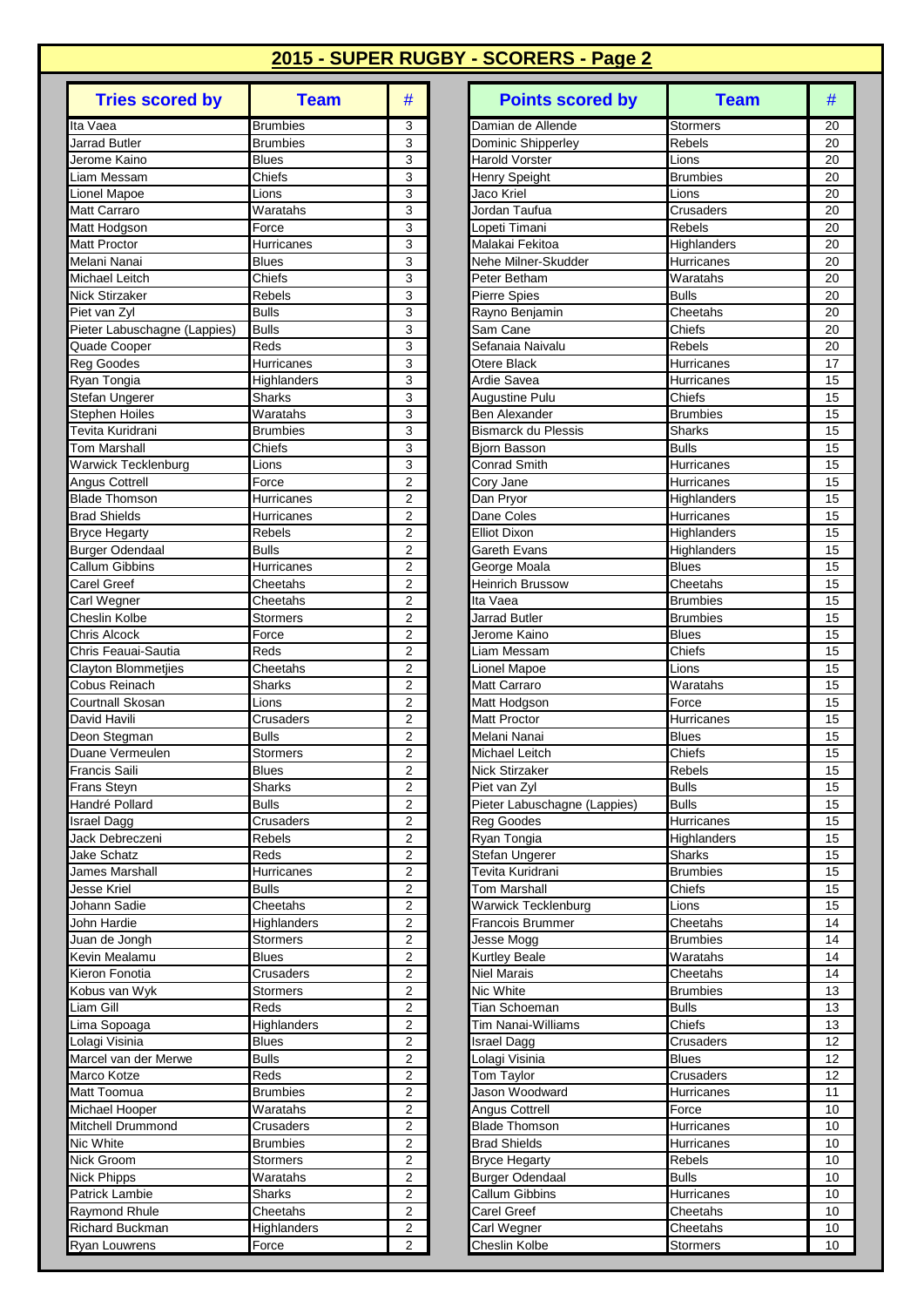| <b>Tries scored by</b>                      | <b>Team</b>                  | #                                |
|---------------------------------------------|------------------------------|----------------------------------|
| Sarel Pretorius                             | Cheetahs                     | 2                                |
| Scott Sio                                   | <b>Brumbies</b>              | $\overline{2}$                   |
| Seabelo Senatla                             | <b>Stormers</b>              | 2                                |
| Shaun Treeby                                | Highlanders                  | $\overline{2}$                   |
| Sibusiso Sithole                            | Sharks                       | 2                                |
| <b>Tetera Faulkner</b>                      | Force                        | 2                                |
| <b>Tim Nanai-Williams</b>                   | Chiefs                       | $\overline{2}$                   |
| Tom English<br><b>Tom Taylor</b>            | Rebels<br>Crusaders          | $\overline{2}$<br>$\overline{2}$ |
| Aaron Cruden                                | Chiefs                       | 1                                |
| Adam Coleman                                | Force                        | $\mathbf{1}$                     |
| Adam Korczyk                                | Reds                         | 1                                |
| Akira Ioane                                 | <b>Blues</b>                 | 1                                |
| Akker van der Merwe                         | Lions                        | 1                                |
| Alby Mathewson                              | Force                        | 1                                |
| Allan Alaalatoa                             | <b>Brumbies</b>              | 1                                |
| <b>Andrew Horrell</b>                       | Chiefs                       | 1                                |
| <b>Andries Coetzee</b>                      | Lions                        | 1                                |
| <b>Ben Funnell</b>                          | Crusaders                    | 1                                |
| Ben Lam                                     | <b>Blues</b>                 | 1                                |
| Ben McCalman                                | Force                        | 1                                |
| <b>Blake Enever</b>                         | <b>Brumbies</b>              | 1                                |
| Brendan McKibbin                            | Waratahs                     | 1                                |
| <b>Brendon Edmonds</b>                      | Highlanders                  | 1                                |
| Brendon O'Connor<br><b>Brodie Retallick</b> | <b>Blues</b><br>Chiefs       | 1<br>1                           |
| Charlie Faumuina                            | <b>Blues</b>                 | 1                                |
| Chris Evans                                 | Hurricanes                   | 1                                |
| Chris Kuridrani                             | Reds                         | 1                                |
| Codie Taylor                                | Crusaders                    | 1                                |
| Colby Faingaa                               | Rebels                       | 1                                |
| Dane Haylett-Petty                          | Force                        | 1                                |
| Daniel Bowden                               | <b>Blues</b>                 | $\overline{1}$                   |
| Dave Dennis                                 | Waratahs                     | 1                                |
| Dean Greyling                               | <b>Bulls</b>                 | 1                                |
| Dean Mumm                                   | Waratahs                     | 1                                |
| Dominic Bird                                | Crusaders                    | 1                                |
| Francois van Wyk                            | Force                        | 1                                |
| Frank Halai                                 | <b>Blues</b>                 | 1                                |
| <b>Grant Hattingh</b>                       | Bulls                        | 1                                |
| <b>Heath Tessmann</b>                       | Force<br><b>Sharks</b>       | 1                                |
| Heimar Williams<br>Henco Venter             | Cheetahs                     | 1<br>1                           |
| <b>Hikawera Elliot</b>                      | Chiefs                       | $\overline{1}$                   |
| <b>Howard Mnisi</b>                         | Lions                        | 1                                |
| Huw Jones                                   | Stormers                     | $\mathbf{1}$                     |
| Ihaia West                                  | <b>Blues</b>                 | 1                                |
| Jack Wilson                                 | <b>Sharks</b>                | 1                                |
| Jacques Potgieter                           | Waratahs                     | 1                                |
| Jacques van Rooyen                          | Lions                        | 1                                |
| Jake McIntyre                               | Reds                         | 1                                |
| James Dargaville                            | <b>Brumbies</b>              | 1                                |
| James Horwill                               | Reds                         | 1                                |
| Jamison Gibson-Park                         | <b>Blues</b>                 | 1                                |
| Jean Cook                                   | Cheetahs                     | $\mathbf{1}$                     |
| Jeremy Thrush                               | Hurricanes                   | 1                                |
| Jesse Mogg                                  | <b>Brumbies</b>              | 1                                |
| Jimmy Cowan<br>JJ Engelbrecht               | <b>Blues</b><br><b>Bulls</b> | 1<br>1                           |
| Joe Latta                                   |                              | 1                                |
| Johnny Kotze                                | Highlanders<br>Stormers      | 1                                |
| Johnny McNicholl                            | Crusaders                    | 1                                |
| Jonah Placid                                | Rebels                       | 1                                |
| Jone Macilai                                | Crusaders                    | 1                                |
| Jordan Smiler                               | <b>Brumbies</b>              | 1                                |
| Kieran Read                                 | Crusaders                    | 1                                |
| <b>Kurtley Beale</b>                        | Waratahs                     | 1                                |

| <b>Tries scored by</b><br><b>Team</b>                           | #                                | <b>Points scored by</b>                   | <b>Team</b>                  | #              |
|-----------------------------------------------------------------|----------------------------------|-------------------------------------------|------------------------------|----------------|
| <b>Sarel Pretorius</b><br>Cheetahs                              | 2                                | Chris Alcock                              | Force                        | 10             |
| Scott Sio<br>Brumbies                                           | 2                                | Chris Feauai-Sautia                       | Reds                         | 10             |
| Seabelo Senatla<br><b>Stormers</b>                              | 2                                | <b>Clayton Blommetjies</b>                | Cheetahs                     | 10             |
| Shaun Treeby<br>Highlanders                                     | 2                                | Cobus Reinach                             | Sharks                       | 10             |
| Sibusiso Sithole<br>Sharks                                      | $\overline{2}$                   | Coenie van Wyk                            | Cheetahs                     | 10             |
| Tetera Faulkner<br>Force<br><b>Tim Nanai-Williams</b><br>Chiefs | $\overline{2}$<br>$\overline{2}$ | <b>Courtnall Skosan</b><br>David Havili   | Lions                        | 10             |
| Tom English<br>Rebels                                           | $\overline{2}$                   | Deon Stegman                              | Crusaders<br><b>Bulls</b>    | 10<br>10       |
| Tom Taylor<br>Crusaders                                         | 2                                | Duane Vermeulen                           | <b>Stormers</b>              | 10             |
| Aaron Cruden<br>Chiefs                                          | 1                                | <b>Francis Saili</b>                      | <b>Blues</b>                 | 10             |
| Adam Coleman<br>Force                                           | 1                                | <b>Jake Schatz</b>                        | Reds                         | 10             |
| $\overline{\mathsf{Red}}$ s<br>Adam Korczyk                     | $\mathbf{1}$                     | Jesse Kriel                               | <b>Bulls</b>                 | 10             |
| <b>Blues</b><br>Akira Ioane                                     | $\mathbf{1}$                     | Johann Sadie                              | Cheetahs                     | 10             |
| Akker van der Merwe<br>Lions                                    | 1                                | John Hardie                               | Highlanders                  | 10             |
| Alby Mathewson<br>Force                                         | 1                                | Juan de Jongh                             | <b>Stormers</b>              | 10             |
| Allan Alaalatoa<br>Brumbies                                     | 1                                | Kevin Mealamu                             | <b>Blues</b>                 | 10             |
| Chiefs<br><b>Andrew Horrell</b>                                 | $\mathbf{1}$                     | Kieron Fonotia                            | Crusaders                    | 10             |
| <b>Andries Coetzee</b><br>Lions                                 | 1                                | Kobus van Wyk                             | <b>Stormers</b>              | 10             |
| Crusaders<br>Ben Funnell<br>Ben Lam<br><b>Blues</b>             | 1<br>$\mathbf{1}$                | Liam Gill<br>Marcel van der Merwe         | Reds<br><b>Bulls</b>         | 10<br>10       |
| Ben McCalman<br>Force                                           | 1                                | Marco Kotze                               | Reds                         | 10             |
| <b>Blake Enever</b><br>Brumbies                                 | 1                                | Matt Toomua                               | <b>Brumbies</b>              | 10             |
| Brendan McKibbin<br>Waratahs                                    | 1                                | Michael Hooper                            | Waratahs                     | 10             |
| <b>Brendon Edmonds</b><br>Highlanders                           | $\mathbf{1}$                     | Mitchell Drummond                         | Crusaders                    | 10             |
| <b>Brendon O'Connor</b><br><b>Blues</b>                         | 1                                | Nick Groom                                | <b>Stormers</b>              | 10             |
| Chiefs<br><b>Brodie Retallick</b>                               | 1                                | <b>Nick Phipps</b>                        | Waratahs                     | 10             |
| Charlie Faumuina<br>Blues                                       | 1                                | Raymond Rhule                             | Cheetahs                     | 10             |
| <b>Chris Evans</b><br>Hurricanes                                | 1                                | <b>Richard Buckman</b>                    | Highlanders                  | 10             |
| Reds<br>Chris Kuridrani                                         | 1                                | <b>Ryan Louwrens</b>                      | Force                        | 10             |
| Codie Taylor<br>Crusaders                                       | 1                                | <b>Sarel Pretorius</b>                    | Cheetahs                     | 10             |
| Colby Faingaa<br>Rebels                                         | 1                                | Scott Sio                                 | <b>Brumbies</b>              | 10             |
| Dane Haylett-Petty<br>Force                                     | 1<br>1                           | Seabelo Senatla                           | <b>Stormers</b>              | 10             |
| Daniel Bowden<br><b>Blues</b><br>Dave Dennis<br>Waratahs        | $\mathbf{1}$                     | Shaun Treeby<br>Sibusiso Sithole          | Highlanders<br><b>Sharks</b> | 10<br>10       |
| <b>Bulls</b><br>Dean Greyling                                   | $\mathbf{1}$                     | <b>Stephen Hoiles</b>                     | Waratahs                     | 10             |
| Dean Mumm<br>Waratahs                                           | 1                                | Stephen Moore                             | <b>Brumbies</b>              | 10             |
| Dominic Bird<br>Crusaders                                       | 1                                | Tetera Faulkner                           | Force                        | 10             |
| Francois van Wyk<br>Force                                       | 1                                | <b>Tom English</b>                        | Rebels                       | 10             |
| Frank Halai<br><b>Blues</b>                                     | 1                                | Nic Frisby                                | Reds                         | 8              |
| <b>Bulls</b><br><b>Grant Hattingh</b>                           | $\mathbf{1}$                     | Willie du Plessis                         | Cheetahs                     | $\overline{7}$ |
| Heath Tessmann<br>Force                                         | $\mathbf{1}$                     | Adam Coleman                              | Force                        | 5              |
| Heimar Williams<br><b>Sharks</b>                                | 1                                | Adam Korczyk                              | Reds                         | 5              |
| Henco Venter<br>Cheetahs                                        | 1                                | Akira Ioane                               | <b>Blues</b>                 | 5              |
| Hikawera Elliot<br>Chiefs                                       | 1                                | Akker van der Merwe                       | Lions                        | 5              |
| <b>Howard Mnisi</b><br>Lions                                    | 1                                | Alby Mathewson                            | Force                        | 5              |
| Stormers<br>Huw Jones<br><b>Blues</b><br>Ihaia West             | 1<br>1                           | Allan Alaalatoa<br><b>Andries Coetzee</b> | <b>Brumbies</b><br>Lions     | 5<br>5         |
| <b>Jack Wilson</b><br>Sharks                                    | 1                                | <b>Ben Funnell</b>                        | Crusaders                    | 5              |
| Jacques Potgieter<br>Waratahs                                   | 1                                | Ben Lam                                   | <b>Blues</b>                 | 5              |
| Jacques van Rooyen<br>Lions                                     | 1                                | Ben McCalman                              | Force                        | 5              |
| Jake McIntyre<br>Reds                                           | 1                                | <b>Blake Enever</b>                       | <b>Brumbies</b>              | 5              |
| James Dargaville<br>Brumbies                                    | 1                                | Brendan McKibbin                          | Waratahs                     | 5              |
| James Horwill<br>Reds                                           | 1                                | <b>Brendon Edmonds</b>                    | Highlanders                  | 5              |
| Jamison Gibson-Park<br>Blues                                    | 1                                | Brendon O'Connor                          | <b>Blues</b>                 | 5              |
| Jean Cook<br>Cheetahs                                           | 1                                | <b>Brodie Retallick</b>                   | Chiefs                       | 5              |
| Jeremy Thrush<br>Hurricanes                                     | 1                                | Charlie Faumuina                          | <b>Blues</b>                 | 5              |
| Jesse Mogg<br>Brumbies                                          | 1                                | Chris Evans                               | Hurricanes                   | 5              |
| Jimmy Cowan<br>Blues                                            | 1                                | Chris Kuridrani                           | Reds                         | 5              |
| JJ Engelbrecht<br><b>Bulls</b>                                  | 1                                | Codie Taylor                              | Crusaders                    | 5              |
| Joe Latta<br>Highlanders                                        | 1<br>1                           | Colby Faingaa                             | Rebels                       | 5<br>5         |
| Johnny Kotze<br>Stormers<br>Johnny McNicholl<br>Crusaders       | 1                                | Dane Haylett-Petty<br>Dave Dennis         | Force<br>Waratahs            | 5              |
| Jonah Placid<br>Rebels                                          | $\mathbf{1}$                     | Dean Greyling                             | <b>Bulls</b>                 | 5              |
| Jone Macilai<br>Crusaders                                       | 1                                | Dean Mumm                                 | Waratahs                     | 5              |
| Jordan Smiler<br>Brumbies                                       | 1                                | Dominic Bird                              | Crusaders                    | 5              |
| Kieran Read<br>Crusaders                                        | 1                                | Francois van Wyk                          | Force                        | 5              |
| Kurtley Beale<br>Waratahs                                       | 1                                | Frank Halai                               | <b>Blues</b>                 | 5              |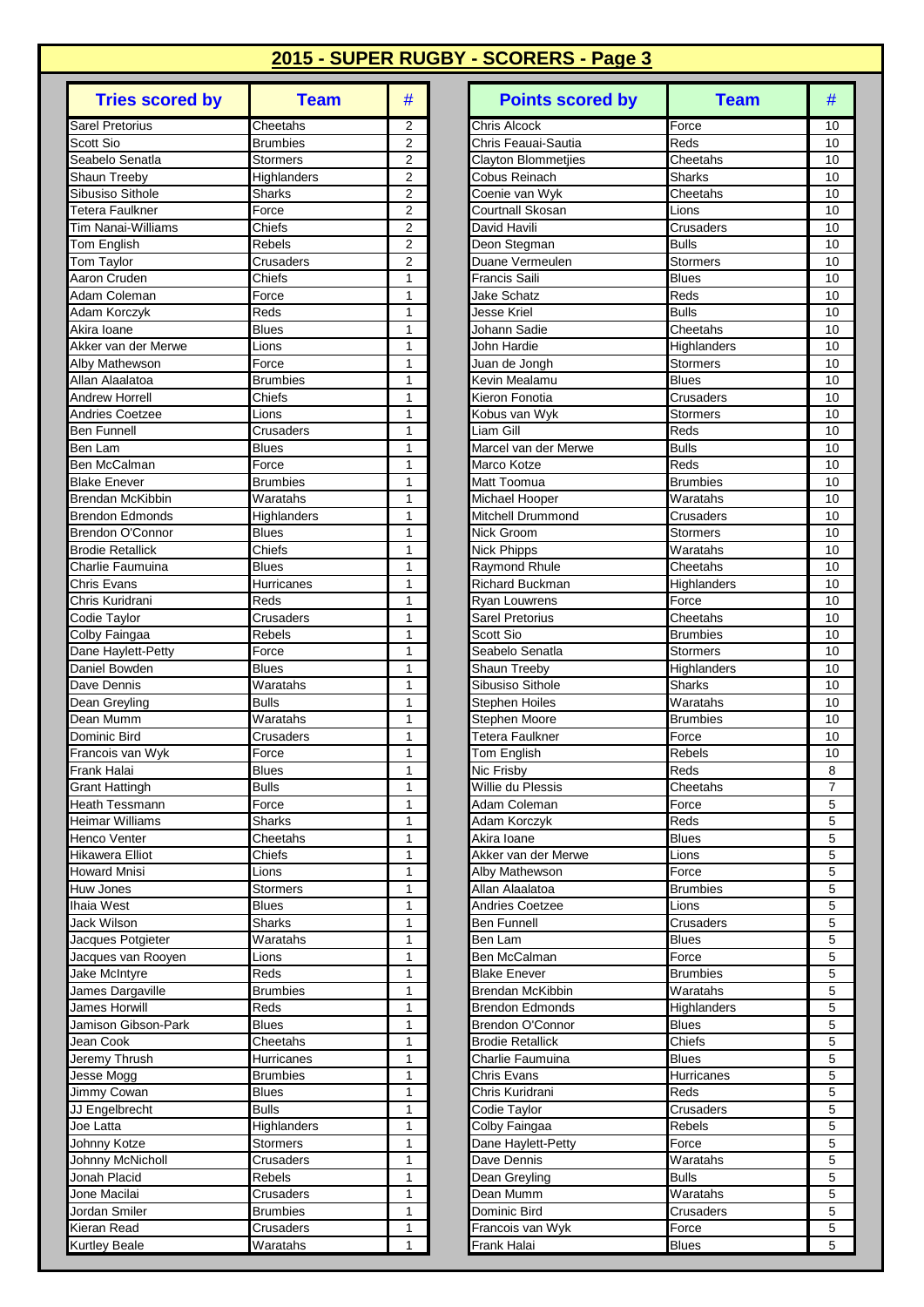| <b>Tries scored by</b>                | <b>Team</b>               | #                            |
|---------------------------------------|---------------------------|------------------------------|
| Kyle Godwin                           | Force                     | 1                            |
| Lausii Taliauli                       | <b>Brumbies</b>           | 1                            |
| Liam Squire                           | Chiefs                    | 1                            |
| Lionel Cronje<br>Luke Braid           | Sharks<br><b>Blues</b>    | 1<br>1                       |
| Luke Burgess                          | Rebels                    | 1                            |
| Luke Jones                            | Rebels                    | $\overline{1}$               |
| Luke Romano                           | Crusaders                 | 1                            |
| Malcolm Marx                          | Lions                     | 1                            |
| Mark Abbott                           | Hurricanes                | 1                            |
| Mark Reddish                          | Highlanders               | 1                            |
| Marnitz Boshoff<br><b>Marty Banks</b> | Lions<br>Highlanders      | 1<br>1                       |
| Matt McGahan                          | Blues                     | 1                            |
| Matt Vaega                            | <b>Blues</b>              | 1                            |
| <b>Michael Rhodes</b>                 | Stormers                  | 1                            |
| Michael vd Spuy                       | Cheetahs                  | 1                            |
| Mike Harris                           | Rebels                    | 1                            |
| Mitch Inman                           | Rebels                    | 1                            |
| <b>Mitch Scott</b>                    | Force                     | 1                            |
| Nafi Tuitavake<br>Neill Jordaan       | Crusaders<br>Cheetahs     | 1<br>1                       |
| Nic Frisby                            | Reds                      | 1                            |
| <b>Nick Cummins</b>                   | Force                     | 1                            |
| Nizaam Carr                           | Stormers                  | 1                            |
| Patrick Tuipulotu                     | <b>Blues</b>              | 1                            |
| Pekahou Cowan                         | Force                     | 1                            |
| Renaldo Bothma                        | Sharks                    | 1                            |
| <b>Richie McCaw</b>                   | Crusaders                 | 1                            |
| Rob Simmons<br>Robbie Coleman         | Reds<br>Brumbies          | 1<br>1                       |
| Rory Arnold                           | <b>Brumbies</b>           | $\overline{1}$               |
| <b>Ryan Crotty</b>                    | Crusaders                 | $\overline{1}$               |
| Ryan Kankowski                        | Sharks                    | 1                            |
| Sam Whitelock                         | Crusaders                 | 1                            |
| Sam Wykes                             | Force                     | 1                            |
| Schalk Burger                         | Stormers                  | 1                            |
| Schalk van der Merwe<br>Scott Barrett | Lions<br>Crusaders        | 1<br>$\overline{\mathbf{1}}$ |
| Sean McMahon                          | Rebels                    | 1                            |
| Sikhumbuszo Notshe                    | <b>Stormers</b>           | 1                            |
| Siya Kolisi                           | <b>Stormers</b>           | 1                            |
| Sonny Bill Williams                   | Chiefs                    | 1                            |
| <b>SP Marais</b>                      | Sharks                    | 1                            |
| Stephen Moore                         | <b>Brumbies</b>           | 1<br>$\mathbf{1}$            |
| Steve Mafi<br>Steven Luatua           | Force<br><b>Blues</b>     | 1                            |
| Steven Sykes                          | Cheetahs                  | 1                            |
| Telusa Veainu                         | Rebels                    | 1                            |
| Tendai Mtawarira                      | Sharks                    | 1                            |
| Thomas du Toit                        | Sharks                    | 1                            |
| <b>Toby Smith</b>                     | Rebels                    | 1                            |
| Tola Latu                             | Waratahs                  | 1                            |
| Tom Franklin<br>Victor Vito           | Highlanders<br>Hurricanes | 1<br>1                       |
| Vincent Koch                          | Stormers                  | 1                            |
| Will Genia                            | Reds                      | 1                            |
| Will Skelton                          | Waratahs                  | 1                            |
|                                       |                           |                              |
|                                       |                           |                              |
|                                       |                           |                              |
|                                       |                           |                              |
|                                       |                           |                              |
|                                       |                           |                              |
|                                       |                           |                              |
|                                       |                           |                              |

| <b>Bulls</b><br>5<br>Force<br><b>Grant Hattingh</b><br>1<br>5<br>$\mathbf{1}$<br>Heath Tessmann<br>Force<br><b>Brumbies</b><br>Liam Squire<br>Chiefs<br>5<br>1<br>Heimar Williams<br><b>Sharks</b><br>5<br>Lionel Cronje<br><b>Sharks</b><br>$\mathbf{1}$<br>Henco Venter<br>Cheetahs<br>5<br>Hikawera Elliot<br>Luke Braid<br><b>Blues</b><br>1<br>Chiefs<br>5<br>Luke Burgess<br><b>Rebels</b><br>1<br>Howard Mnisi<br>Lions<br>5<br>Rebels<br>Luke Jones<br>1<br>Huw Jones<br><b>Stormers</b><br><b>Jack Wilson</b><br>5<br>Luke Romano<br>$\mathbf{1}$<br><b>Sharks</b><br>Crusaders<br>Malcolm Marx<br>5<br>Lions<br>Jacques Potgieter<br>Waratahs<br>1<br>$\mathbf 5$<br>Jacques van Rooyen<br>Hurricanes<br>1<br>Lions<br>5<br>$\mathbf{1}$<br>Jake McIntyre<br>Highlanders<br>Reds<br>5<br>James Dargaville<br>Lions<br>1<br>Brumbies<br>5<br>1<br>James Horwill<br>Highlanders<br>Reds<br>5<br><b>Blues</b><br>$\mathbf{1}$<br>Jamison Gibson-Park<br><b>Blues</b><br><b>Blues</b><br>5<br>1<br>Jean Cook<br>Cheetahs<br>5<br>Jeremy Thrush<br>Michael Rhodes<br>Stormers<br>1<br>Hurricanes<br>5<br>Michael vd Spuy<br>1<br>Jimmy Cowan<br><b>Blues</b><br>Cheetahs<br>$\mathbf{1}$<br><b>Bulls</b><br>5<br><b>Mike Harris</b><br><b>Rebels</b><br>JJ Engelbrecht<br>Mitch Inman<br>5<br><b>Rebels</b><br>Joe Latta<br>1<br>Highlanders<br>5<br><b>Mitch Scott</b><br>Force<br>1<br>Johnny Kotze<br>Stormers<br>Nafi Tuitavake<br>Johnny McNicholl<br>Crusaders<br>5<br>Crusaders<br>1<br>5<br>Neill Jordaan<br>Jonah Placid<br>Cheetahs<br>1<br>Rebels<br>5<br>Nic Frisby<br>Reds<br>1<br>Jone Macilai<br>Crusaders<br>5<br>Force<br>1<br>Jordan Smiler<br><b>Brumbies</b><br>5<br>$\mathbf{1}$<br>Kieran Read<br><b>Stormers</b><br>Crusaders<br>5<br>Blues<br>Kyle Godwin<br>1<br>Force<br>5<br>Force<br>Lausii Taliauli<br>1<br>Brumbies<br>5<br>Sharks<br>1<br>Liam Squire<br>Chiefs<br>5<br>1<br><b>Richie McCaw</b><br><b>Blues</b><br>Crusaders<br>Luke Braid<br>5<br><b>Rob Simmons</b><br>Reds<br>$\mathbf{1}$<br>Luke Burgess<br>Rebels<br>5<br>Robbie Coleman<br><b>Brumbies</b><br>1<br>Luke Jones<br><b>Rebels</b><br>5<br>Rory Arnold<br><b>Brumbies</b><br>1<br>Luke Romano<br>Crusaders<br>5<br>1<br>Crusaders<br>Malcolm Marx<br>Lions<br><b>Ryan Crotty</b><br>5<br>Ryan Kankowski<br>Sharks<br>1<br>Mark Abbott<br>Hurricanes<br>5<br>Sam Whitelock<br>Crusaders<br>1<br>Mark Reddish<br>Highlanders<br>5<br>Sam Wykes<br>Force<br>$\mathbf{1}$<br>Matt McGahan<br><b>Blues</b><br>Schalk Burger<br><b>Stormers</b><br>Matt Vaega<br><b>Blues</b><br>5<br>1<br>5<br>Michael Rhodes<br>Lions<br>1<br><b>Stormers</b><br>5<br>$\mathbf{1}$<br>Crusaders<br>Michael vd Spuy<br>Cheetahs<br>Rebels<br>$\overline{1}$<br>Mitch Inman<br>$\overline{5}$<br>Rebels<br>5<br>1<br>Stormers<br>Mitch Scott<br>Force<br>Siya Kolisi<br>Nafi Tuitavake<br><b>Stormers</b><br>$\mathbf{1}$<br>Crusaders<br>5<br>Sonny Bill Williams<br>1<br>Neill Jordaan<br>5<br>Chiefs<br>Cheetahs<br>5<br><b>SP Marais</b><br>Sharks<br>Nick Cummins<br>Force<br>1<br>5<br>Nizaam Carr<br>Stephen Moore<br><b>Brumbies</b><br>1<br>Stormers<br>Steve Mafi<br>Force<br>1<br>5<br>Patrick Tuipulotu<br><b>Blues</b><br>5<br>$\mathbf{1}$<br>Steven Luatua<br><b>Blues</b><br>Pekahou Cowan<br>Force<br>1<br>5<br><b>Steven Sykes</b><br>Cheetahs<br>Renaldo Bothma<br><b>Sharks</b><br>5<br>Telusa Veainu<br>Rebels<br>1<br>Richie McCaw<br>Crusaders<br>5<br>Sharks<br>1<br>Rob Simmons<br>Reds<br>5<br>1<br>Robbie Coleman<br>Sharks<br><b>Brumbies</b><br>5<br>Rebels<br>$\mathbf{1}$<br>Rory Arnold<br><b>Brumbies</b><br>1<br>5<br>Waratahs<br><b>Ryan Crotty</b><br>Crusaders<br>5<br>1<br>Ryan Kankowski<br>Highlanders<br>Sharks<br>5<br>Hurricanes<br>1<br>Sam Whitelock<br>Crusaders<br>5<br>Vincent Koch<br>1<br><b>Stormers</b><br>Sam Wykes<br>Force<br>1<br>5<br>Will Genia<br>Reds<br>Schalk Burger<br><b>Stormers</b><br>5<br>Will Skelton<br>Waratahs<br>$\mathbf{1}$<br>Schalk van der Merwe<br>Lions<br>5<br><b>Scott Barrett</b><br>Crusaders<br><b>Rebels</b><br>Sean McMahon<br>5<br>5<br>Sikhumbuszo Notshe<br>Stormers<br>5<br>Siya Kolisi<br>Stormers<br>5<br>Sonny Bill Williams<br>Chiefs<br><b>SP Marais</b><br>5<br><b>Sharks</b><br>Steve Mafi<br>5<br>Force<br>Steven Luatua<br><b>Blues</b><br>5<br>5<br>Cheetahs<br>Steven Sykes | <b>Tries scored by</b> | <b>Team</b> | # | <b>Points scored by</b> | <b>Team</b> | # |
|---------------------------------------------------------------------------------------------------------------------------------------------------------------------------------------------------------------------------------------------------------------------------------------------------------------------------------------------------------------------------------------------------------------------------------------------------------------------------------------------------------------------------------------------------------------------------------------------------------------------------------------------------------------------------------------------------------------------------------------------------------------------------------------------------------------------------------------------------------------------------------------------------------------------------------------------------------------------------------------------------------------------------------------------------------------------------------------------------------------------------------------------------------------------------------------------------------------------------------------------------------------------------------------------------------------------------------------------------------------------------------------------------------------------------------------------------------------------------------------------------------------------------------------------------------------------------------------------------------------------------------------------------------------------------------------------------------------------------------------------------------------------------------------------------------------------------------------------------------------------------------------------------------------------------------------------------------------------------------------------------------------------------------------------------------------------------------------------------------------------------------------------------------------------------------------------------------------------------------------------------------------------------------------------------------------------------------------------------------------------------------------------------------------------------------------------------------------------------------------------------------------------------------------------------------------------------------------------------------------------------------------------------------------------------------------------------------------------------------------------------------------------------------------------------------------------------------------------------------------------------------------------------------------------------------------------------------------------------------------------------------------------------------------------------------------------------------------------------------------------------------------------------------------------------------------------------------------------------------------------------------------------------------------------------------------------------------------------------------------------------------------------------------------------------------------------------------------------------------------------------------------------------------------------------------------------------------------------------------------------------------------------------------------------------------------------------------------------------------------------------------------------------------------------------------------------------------------------------------------------------------------------------------------------------------------------------------------------------------------------------------------------------------------------------------------------------------------------------------------------------------------------------------------------------------------------------------------------------------------------------------------------------------------------------------------------------------------------------------------------|------------------------|-------------|---|-------------------------|-------------|---|
|                                                                                                                                                                                                                                                                                                                                                                                                                                                                                                                                                                                                                                                                                                                                                                                                                                                                                                                                                                                                                                                                                                                                                                                                                                                                                                                                                                                                                                                                                                                                                                                                                                                                                                                                                                                                                                                                                                                                                                                                                                                                                                                                                                                                                                                                                                                                                                                                                                                                                                                                                                                                                                                                                                                                                                                                                                                                                                                                                                                                                                                                                                                                                                                                                                                                                                                                                                                                                                                                                                                                                                                                                                                                                                                                                                                                                                                                                                                                                                                                                                                                                                                                                                                                                                                                                                                                                                     | Kyle Godwin            |             |   |                         |             |   |
|                                                                                                                                                                                                                                                                                                                                                                                                                                                                                                                                                                                                                                                                                                                                                                                                                                                                                                                                                                                                                                                                                                                                                                                                                                                                                                                                                                                                                                                                                                                                                                                                                                                                                                                                                                                                                                                                                                                                                                                                                                                                                                                                                                                                                                                                                                                                                                                                                                                                                                                                                                                                                                                                                                                                                                                                                                                                                                                                                                                                                                                                                                                                                                                                                                                                                                                                                                                                                                                                                                                                                                                                                                                                                                                                                                                                                                                                                                                                                                                                                                                                                                                                                                                                                                                                                                                                                                     | Lausii Taliauli        |             |   |                         |             |   |
|                                                                                                                                                                                                                                                                                                                                                                                                                                                                                                                                                                                                                                                                                                                                                                                                                                                                                                                                                                                                                                                                                                                                                                                                                                                                                                                                                                                                                                                                                                                                                                                                                                                                                                                                                                                                                                                                                                                                                                                                                                                                                                                                                                                                                                                                                                                                                                                                                                                                                                                                                                                                                                                                                                                                                                                                                                                                                                                                                                                                                                                                                                                                                                                                                                                                                                                                                                                                                                                                                                                                                                                                                                                                                                                                                                                                                                                                                                                                                                                                                                                                                                                                                                                                                                                                                                                                                                     |                        |             |   |                         |             |   |
|                                                                                                                                                                                                                                                                                                                                                                                                                                                                                                                                                                                                                                                                                                                                                                                                                                                                                                                                                                                                                                                                                                                                                                                                                                                                                                                                                                                                                                                                                                                                                                                                                                                                                                                                                                                                                                                                                                                                                                                                                                                                                                                                                                                                                                                                                                                                                                                                                                                                                                                                                                                                                                                                                                                                                                                                                                                                                                                                                                                                                                                                                                                                                                                                                                                                                                                                                                                                                                                                                                                                                                                                                                                                                                                                                                                                                                                                                                                                                                                                                                                                                                                                                                                                                                                                                                                                                                     |                        |             |   |                         |             |   |
|                                                                                                                                                                                                                                                                                                                                                                                                                                                                                                                                                                                                                                                                                                                                                                                                                                                                                                                                                                                                                                                                                                                                                                                                                                                                                                                                                                                                                                                                                                                                                                                                                                                                                                                                                                                                                                                                                                                                                                                                                                                                                                                                                                                                                                                                                                                                                                                                                                                                                                                                                                                                                                                                                                                                                                                                                                                                                                                                                                                                                                                                                                                                                                                                                                                                                                                                                                                                                                                                                                                                                                                                                                                                                                                                                                                                                                                                                                                                                                                                                                                                                                                                                                                                                                                                                                                                                                     |                        |             |   |                         |             |   |
|                                                                                                                                                                                                                                                                                                                                                                                                                                                                                                                                                                                                                                                                                                                                                                                                                                                                                                                                                                                                                                                                                                                                                                                                                                                                                                                                                                                                                                                                                                                                                                                                                                                                                                                                                                                                                                                                                                                                                                                                                                                                                                                                                                                                                                                                                                                                                                                                                                                                                                                                                                                                                                                                                                                                                                                                                                                                                                                                                                                                                                                                                                                                                                                                                                                                                                                                                                                                                                                                                                                                                                                                                                                                                                                                                                                                                                                                                                                                                                                                                                                                                                                                                                                                                                                                                                                                                                     |                        |             |   |                         |             |   |
|                                                                                                                                                                                                                                                                                                                                                                                                                                                                                                                                                                                                                                                                                                                                                                                                                                                                                                                                                                                                                                                                                                                                                                                                                                                                                                                                                                                                                                                                                                                                                                                                                                                                                                                                                                                                                                                                                                                                                                                                                                                                                                                                                                                                                                                                                                                                                                                                                                                                                                                                                                                                                                                                                                                                                                                                                                                                                                                                                                                                                                                                                                                                                                                                                                                                                                                                                                                                                                                                                                                                                                                                                                                                                                                                                                                                                                                                                                                                                                                                                                                                                                                                                                                                                                                                                                                                                                     |                        |             |   |                         |             |   |
|                                                                                                                                                                                                                                                                                                                                                                                                                                                                                                                                                                                                                                                                                                                                                                                                                                                                                                                                                                                                                                                                                                                                                                                                                                                                                                                                                                                                                                                                                                                                                                                                                                                                                                                                                                                                                                                                                                                                                                                                                                                                                                                                                                                                                                                                                                                                                                                                                                                                                                                                                                                                                                                                                                                                                                                                                                                                                                                                                                                                                                                                                                                                                                                                                                                                                                                                                                                                                                                                                                                                                                                                                                                                                                                                                                                                                                                                                                                                                                                                                                                                                                                                                                                                                                                                                                                                                                     |                        |             |   |                         |             |   |
|                                                                                                                                                                                                                                                                                                                                                                                                                                                                                                                                                                                                                                                                                                                                                                                                                                                                                                                                                                                                                                                                                                                                                                                                                                                                                                                                                                                                                                                                                                                                                                                                                                                                                                                                                                                                                                                                                                                                                                                                                                                                                                                                                                                                                                                                                                                                                                                                                                                                                                                                                                                                                                                                                                                                                                                                                                                                                                                                                                                                                                                                                                                                                                                                                                                                                                                                                                                                                                                                                                                                                                                                                                                                                                                                                                                                                                                                                                                                                                                                                                                                                                                                                                                                                                                                                                                                                                     | Mark Abbott            |             |   |                         |             |   |
|                                                                                                                                                                                                                                                                                                                                                                                                                                                                                                                                                                                                                                                                                                                                                                                                                                                                                                                                                                                                                                                                                                                                                                                                                                                                                                                                                                                                                                                                                                                                                                                                                                                                                                                                                                                                                                                                                                                                                                                                                                                                                                                                                                                                                                                                                                                                                                                                                                                                                                                                                                                                                                                                                                                                                                                                                                                                                                                                                                                                                                                                                                                                                                                                                                                                                                                                                                                                                                                                                                                                                                                                                                                                                                                                                                                                                                                                                                                                                                                                                                                                                                                                                                                                                                                                                                                                                                     | Mark Reddish           |             |   |                         |             |   |
|                                                                                                                                                                                                                                                                                                                                                                                                                                                                                                                                                                                                                                                                                                                                                                                                                                                                                                                                                                                                                                                                                                                                                                                                                                                                                                                                                                                                                                                                                                                                                                                                                                                                                                                                                                                                                                                                                                                                                                                                                                                                                                                                                                                                                                                                                                                                                                                                                                                                                                                                                                                                                                                                                                                                                                                                                                                                                                                                                                                                                                                                                                                                                                                                                                                                                                                                                                                                                                                                                                                                                                                                                                                                                                                                                                                                                                                                                                                                                                                                                                                                                                                                                                                                                                                                                                                                                                     | Marnitz Boshoff        |             |   |                         |             |   |
|                                                                                                                                                                                                                                                                                                                                                                                                                                                                                                                                                                                                                                                                                                                                                                                                                                                                                                                                                                                                                                                                                                                                                                                                                                                                                                                                                                                                                                                                                                                                                                                                                                                                                                                                                                                                                                                                                                                                                                                                                                                                                                                                                                                                                                                                                                                                                                                                                                                                                                                                                                                                                                                                                                                                                                                                                                                                                                                                                                                                                                                                                                                                                                                                                                                                                                                                                                                                                                                                                                                                                                                                                                                                                                                                                                                                                                                                                                                                                                                                                                                                                                                                                                                                                                                                                                                                                                     | Marty Banks            |             |   |                         |             |   |
|                                                                                                                                                                                                                                                                                                                                                                                                                                                                                                                                                                                                                                                                                                                                                                                                                                                                                                                                                                                                                                                                                                                                                                                                                                                                                                                                                                                                                                                                                                                                                                                                                                                                                                                                                                                                                                                                                                                                                                                                                                                                                                                                                                                                                                                                                                                                                                                                                                                                                                                                                                                                                                                                                                                                                                                                                                                                                                                                                                                                                                                                                                                                                                                                                                                                                                                                                                                                                                                                                                                                                                                                                                                                                                                                                                                                                                                                                                                                                                                                                                                                                                                                                                                                                                                                                                                                                                     | Matt McGahan           |             |   |                         |             |   |
|                                                                                                                                                                                                                                                                                                                                                                                                                                                                                                                                                                                                                                                                                                                                                                                                                                                                                                                                                                                                                                                                                                                                                                                                                                                                                                                                                                                                                                                                                                                                                                                                                                                                                                                                                                                                                                                                                                                                                                                                                                                                                                                                                                                                                                                                                                                                                                                                                                                                                                                                                                                                                                                                                                                                                                                                                                                                                                                                                                                                                                                                                                                                                                                                                                                                                                                                                                                                                                                                                                                                                                                                                                                                                                                                                                                                                                                                                                                                                                                                                                                                                                                                                                                                                                                                                                                                                                     | Matt Vaega             |             |   |                         |             |   |
|                                                                                                                                                                                                                                                                                                                                                                                                                                                                                                                                                                                                                                                                                                                                                                                                                                                                                                                                                                                                                                                                                                                                                                                                                                                                                                                                                                                                                                                                                                                                                                                                                                                                                                                                                                                                                                                                                                                                                                                                                                                                                                                                                                                                                                                                                                                                                                                                                                                                                                                                                                                                                                                                                                                                                                                                                                                                                                                                                                                                                                                                                                                                                                                                                                                                                                                                                                                                                                                                                                                                                                                                                                                                                                                                                                                                                                                                                                                                                                                                                                                                                                                                                                                                                                                                                                                                                                     |                        |             |   |                         |             |   |
|                                                                                                                                                                                                                                                                                                                                                                                                                                                                                                                                                                                                                                                                                                                                                                                                                                                                                                                                                                                                                                                                                                                                                                                                                                                                                                                                                                                                                                                                                                                                                                                                                                                                                                                                                                                                                                                                                                                                                                                                                                                                                                                                                                                                                                                                                                                                                                                                                                                                                                                                                                                                                                                                                                                                                                                                                                                                                                                                                                                                                                                                                                                                                                                                                                                                                                                                                                                                                                                                                                                                                                                                                                                                                                                                                                                                                                                                                                                                                                                                                                                                                                                                                                                                                                                                                                                                                                     |                        |             |   |                         |             |   |
|                                                                                                                                                                                                                                                                                                                                                                                                                                                                                                                                                                                                                                                                                                                                                                                                                                                                                                                                                                                                                                                                                                                                                                                                                                                                                                                                                                                                                                                                                                                                                                                                                                                                                                                                                                                                                                                                                                                                                                                                                                                                                                                                                                                                                                                                                                                                                                                                                                                                                                                                                                                                                                                                                                                                                                                                                                                                                                                                                                                                                                                                                                                                                                                                                                                                                                                                                                                                                                                                                                                                                                                                                                                                                                                                                                                                                                                                                                                                                                                                                                                                                                                                                                                                                                                                                                                                                                     |                        |             |   |                         |             |   |
|                                                                                                                                                                                                                                                                                                                                                                                                                                                                                                                                                                                                                                                                                                                                                                                                                                                                                                                                                                                                                                                                                                                                                                                                                                                                                                                                                                                                                                                                                                                                                                                                                                                                                                                                                                                                                                                                                                                                                                                                                                                                                                                                                                                                                                                                                                                                                                                                                                                                                                                                                                                                                                                                                                                                                                                                                                                                                                                                                                                                                                                                                                                                                                                                                                                                                                                                                                                                                                                                                                                                                                                                                                                                                                                                                                                                                                                                                                                                                                                                                                                                                                                                                                                                                                                                                                                                                                     |                        |             |   |                         |             |   |
|                                                                                                                                                                                                                                                                                                                                                                                                                                                                                                                                                                                                                                                                                                                                                                                                                                                                                                                                                                                                                                                                                                                                                                                                                                                                                                                                                                                                                                                                                                                                                                                                                                                                                                                                                                                                                                                                                                                                                                                                                                                                                                                                                                                                                                                                                                                                                                                                                                                                                                                                                                                                                                                                                                                                                                                                                                                                                                                                                                                                                                                                                                                                                                                                                                                                                                                                                                                                                                                                                                                                                                                                                                                                                                                                                                                                                                                                                                                                                                                                                                                                                                                                                                                                                                                                                                                                                                     |                        |             |   |                         |             |   |
|                                                                                                                                                                                                                                                                                                                                                                                                                                                                                                                                                                                                                                                                                                                                                                                                                                                                                                                                                                                                                                                                                                                                                                                                                                                                                                                                                                                                                                                                                                                                                                                                                                                                                                                                                                                                                                                                                                                                                                                                                                                                                                                                                                                                                                                                                                                                                                                                                                                                                                                                                                                                                                                                                                                                                                                                                                                                                                                                                                                                                                                                                                                                                                                                                                                                                                                                                                                                                                                                                                                                                                                                                                                                                                                                                                                                                                                                                                                                                                                                                                                                                                                                                                                                                                                                                                                                                                     |                        |             |   |                         |             |   |
|                                                                                                                                                                                                                                                                                                                                                                                                                                                                                                                                                                                                                                                                                                                                                                                                                                                                                                                                                                                                                                                                                                                                                                                                                                                                                                                                                                                                                                                                                                                                                                                                                                                                                                                                                                                                                                                                                                                                                                                                                                                                                                                                                                                                                                                                                                                                                                                                                                                                                                                                                                                                                                                                                                                                                                                                                                                                                                                                                                                                                                                                                                                                                                                                                                                                                                                                                                                                                                                                                                                                                                                                                                                                                                                                                                                                                                                                                                                                                                                                                                                                                                                                                                                                                                                                                                                                                                     |                        |             |   |                         |             |   |
|                                                                                                                                                                                                                                                                                                                                                                                                                                                                                                                                                                                                                                                                                                                                                                                                                                                                                                                                                                                                                                                                                                                                                                                                                                                                                                                                                                                                                                                                                                                                                                                                                                                                                                                                                                                                                                                                                                                                                                                                                                                                                                                                                                                                                                                                                                                                                                                                                                                                                                                                                                                                                                                                                                                                                                                                                                                                                                                                                                                                                                                                                                                                                                                                                                                                                                                                                                                                                                                                                                                                                                                                                                                                                                                                                                                                                                                                                                                                                                                                                                                                                                                                                                                                                                                                                                                                                                     | <b>Nick Cummins</b>    |             |   |                         |             |   |
|                                                                                                                                                                                                                                                                                                                                                                                                                                                                                                                                                                                                                                                                                                                                                                                                                                                                                                                                                                                                                                                                                                                                                                                                                                                                                                                                                                                                                                                                                                                                                                                                                                                                                                                                                                                                                                                                                                                                                                                                                                                                                                                                                                                                                                                                                                                                                                                                                                                                                                                                                                                                                                                                                                                                                                                                                                                                                                                                                                                                                                                                                                                                                                                                                                                                                                                                                                                                                                                                                                                                                                                                                                                                                                                                                                                                                                                                                                                                                                                                                                                                                                                                                                                                                                                                                                                                                                     | Nizaam Carr            |             |   |                         |             |   |
|                                                                                                                                                                                                                                                                                                                                                                                                                                                                                                                                                                                                                                                                                                                                                                                                                                                                                                                                                                                                                                                                                                                                                                                                                                                                                                                                                                                                                                                                                                                                                                                                                                                                                                                                                                                                                                                                                                                                                                                                                                                                                                                                                                                                                                                                                                                                                                                                                                                                                                                                                                                                                                                                                                                                                                                                                                                                                                                                                                                                                                                                                                                                                                                                                                                                                                                                                                                                                                                                                                                                                                                                                                                                                                                                                                                                                                                                                                                                                                                                                                                                                                                                                                                                                                                                                                                                                                     | Patrick Tuipulotu      |             |   |                         |             |   |
|                                                                                                                                                                                                                                                                                                                                                                                                                                                                                                                                                                                                                                                                                                                                                                                                                                                                                                                                                                                                                                                                                                                                                                                                                                                                                                                                                                                                                                                                                                                                                                                                                                                                                                                                                                                                                                                                                                                                                                                                                                                                                                                                                                                                                                                                                                                                                                                                                                                                                                                                                                                                                                                                                                                                                                                                                                                                                                                                                                                                                                                                                                                                                                                                                                                                                                                                                                                                                                                                                                                                                                                                                                                                                                                                                                                                                                                                                                                                                                                                                                                                                                                                                                                                                                                                                                                                                                     | Pekahou Cowan          |             |   |                         |             |   |
|                                                                                                                                                                                                                                                                                                                                                                                                                                                                                                                                                                                                                                                                                                                                                                                                                                                                                                                                                                                                                                                                                                                                                                                                                                                                                                                                                                                                                                                                                                                                                                                                                                                                                                                                                                                                                                                                                                                                                                                                                                                                                                                                                                                                                                                                                                                                                                                                                                                                                                                                                                                                                                                                                                                                                                                                                                                                                                                                                                                                                                                                                                                                                                                                                                                                                                                                                                                                                                                                                                                                                                                                                                                                                                                                                                                                                                                                                                                                                                                                                                                                                                                                                                                                                                                                                                                                                                     | Renaldo Bothma         |             |   |                         |             |   |
|                                                                                                                                                                                                                                                                                                                                                                                                                                                                                                                                                                                                                                                                                                                                                                                                                                                                                                                                                                                                                                                                                                                                                                                                                                                                                                                                                                                                                                                                                                                                                                                                                                                                                                                                                                                                                                                                                                                                                                                                                                                                                                                                                                                                                                                                                                                                                                                                                                                                                                                                                                                                                                                                                                                                                                                                                                                                                                                                                                                                                                                                                                                                                                                                                                                                                                                                                                                                                                                                                                                                                                                                                                                                                                                                                                                                                                                                                                                                                                                                                                                                                                                                                                                                                                                                                                                                                                     |                        |             |   |                         |             |   |
|                                                                                                                                                                                                                                                                                                                                                                                                                                                                                                                                                                                                                                                                                                                                                                                                                                                                                                                                                                                                                                                                                                                                                                                                                                                                                                                                                                                                                                                                                                                                                                                                                                                                                                                                                                                                                                                                                                                                                                                                                                                                                                                                                                                                                                                                                                                                                                                                                                                                                                                                                                                                                                                                                                                                                                                                                                                                                                                                                                                                                                                                                                                                                                                                                                                                                                                                                                                                                                                                                                                                                                                                                                                                                                                                                                                                                                                                                                                                                                                                                                                                                                                                                                                                                                                                                                                                                                     |                        |             |   |                         |             |   |
|                                                                                                                                                                                                                                                                                                                                                                                                                                                                                                                                                                                                                                                                                                                                                                                                                                                                                                                                                                                                                                                                                                                                                                                                                                                                                                                                                                                                                                                                                                                                                                                                                                                                                                                                                                                                                                                                                                                                                                                                                                                                                                                                                                                                                                                                                                                                                                                                                                                                                                                                                                                                                                                                                                                                                                                                                                                                                                                                                                                                                                                                                                                                                                                                                                                                                                                                                                                                                                                                                                                                                                                                                                                                                                                                                                                                                                                                                                                                                                                                                                                                                                                                                                                                                                                                                                                                                                     |                        |             |   |                         |             |   |
|                                                                                                                                                                                                                                                                                                                                                                                                                                                                                                                                                                                                                                                                                                                                                                                                                                                                                                                                                                                                                                                                                                                                                                                                                                                                                                                                                                                                                                                                                                                                                                                                                                                                                                                                                                                                                                                                                                                                                                                                                                                                                                                                                                                                                                                                                                                                                                                                                                                                                                                                                                                                                                                                                                                                                                                                                                                                                                                                                                                                                                                                                                                                                                                                                                                                                                                                                                                                                                                                                                                                                                                                                                                                                                                                                                                                                                                                                                                                                                                                                                                                                                                                                                                                                                                                                                                                                                     |                        |             |   |                         |             |   |
|                                                                                                                                                                                                                                                                                                                                                                                                                                                                                                                                                                                                                                                                                                                                                                                                                                                                                                                                                                                                                                                                                                                                                                                                                                                                                                                                                                                                                                                                                                                                                                                                                                                                                                                                                                                                                                                                                                                                                                                                                                                                                                                                                                                                                                                                                                                                                                                                                                                                                                                                                                                                                                                                                                                                                                                                                                                                                                                                                                                                                                                                                                                                                                                                                                                                                                                                                                                                                                                                                                                                                                                                                                                                                                                                                                                                                                                                                                                                                                                                                                                                                                                                                                                                                                                                                                                                                                     |                        |             |   |                         |             |   |
|                                                                                                                                                                                                                                                                                                                                                                                                                                                                                                                                                                                                                                                                                                                                                                                                                                                                                                                                                                                                                                                                                                                                                                                                                                                                                                                                                                                                                                                                                                                                                                                                                                                                                                                                                                                                                                                                                                                                                                                                                                                                                                                                                                                                                                                                                                                                                                                                                                                                                                                                                                                                                                                                                                                                                                                                                                                                                                                                                                                                                                                                                                                                                                                                                                                                                                                                                                                                                                                                                                                                                                                                                                                                                                                                                                                                                                                                                                                                                                                                                                                                                                                                                                                                                                                                                                                                                                     |                        |             |   |                         |             |   |
|                                                                                                                                                                                                                                                                                                                                                                                                                                                                                                                                                                                                                                                                                                                                                                                                                                                                                                                                                                                                                                                                                                                                                                                                                                                                                                                                                                                                                                                                                                                                                                                                                                                                                                                                                                                                                                                                                                                                                                                                                                                                                                                                                                                                                                                                                                                                                                                                                                                                                                                                                                                                                                                                                                                                                                                                                                                                                                                                                                                                                                                                                                                                                                                                                                                                                                                                                                                                                                                                                                                                                                                                                                                                                                                                                                                                                                                                                                                                                                                                                                                                                                                                                                                                                                                                                                                                                                     |                        |             |   |                         |             |   |
|                                                                                                                                                                                                                                                                                                                                                                                                                                                                                                                                                                                                                                                                                                                                                                                                                                                                                                                                                                                                                                                                                                                                                                                                                                                                                                                                                                                                                                                                                                                                                                                                                                                                                                                                                                                                                                                                                                                                                                                                                                                                                                                                                                                                                                                                                                                                                                                                                                                                                                                                                                                                                                                                                                                                                                                                                                                                                                                                                                                                                                                                                                                                                                                                                                                                                                                                                                                                                                                                                                                                                                                                                                                                                                                                                                                                                                                                                                                                                                                                                                                                                                                                                                                                                                                                                                                                                                     |                        |             |   |                         |             |   |
|                                                                                                                                                                                                                                                                                                                                                                                                                                                                                                                                                                                                                                                                                                                                                                                                                                                                                                                                                                                                                                                                                                                                                                                                                                                                                                                                                                                                                                                                                                                                                                                                                                                                                                                                                                                                                                                                                                                                                                                                                                                                                                                                                                                                                                                                                                                                                                                                                                                                                                                                                                                                                                                                                                                                                                                                                                                                                                                                                                                                                                                                                                                                                                                                                                                                                                                                                                                                                                                                                                                                                                                                                                                                                                                                                                                                                                                                                                                                                                                                                                                                                                                                                                                                                                                                                                                                                                     | Schalk van der Merwe   |             |   |                         |             |   |
|                                                                                                                                                                                                                                                                                                                                                                                                                                                                                                                                                                                                                                                                                                                                                                                                                                                                                                                                                                                                                                                                                                                                                                                                                                                                                                                                                                                                                                                                                                                                                                                                                                                                                                                                                                                                                                                                                                                                                                                                                                                                                                                                                                                                                                                                                                                                                                                                                                                                                                                                                                                                                                                                                                                                                                                                                                                                                                                                                                                                                                                                                                                                                                                                                                                                                                                                                                                                                                                                                                                                                                                                                                                                                                                                                                                                                                                                                                                                                                                                                                                                                                                                                                                                                                                                                                                                                                     | Scott Barrett          |             |   |                         |             |   |
|                                                                                                                                                                                                                                                                                                                                                                                                                                                                                                                                                                                                                                                                                                                                                                                                                                                                                                                                                                                                                                                                                                                                                                                                                                                                                                                                                                                                                                                                                                                                                                                                                                                                                                                                                                                                                                                                                                                                                                                                                                                                                                                                                                                                                                                                                                                                                                                                                                                                                                                                                                                                                                                                                                                                                                                                                                                                                                                                                                                                                                                                                                                                                                                                                                                                                                                                                                                                                                                                                                                                                                                                                                                                                                                                                                                                                                                                                                                                                                                                                                                                                                                                                                                                                                                                                                                                                                     | Sean McMahon           |             |   |                         |             |   |
|                                                                                                                                                                                                                                                                                                                                                                                                                                                                                                                                                                                                                                                                                                                                                                                                                                                                                                                                                                                                                                                                                                                                                                                                                                                                                                                                                                                                                                                                                                                                                                                                                                                                                                                                                                                                                                                                                                                                                                                                                                                                                                                                                                                                                                                                                                                                                                                                                                                                                                                                                                                                                                                                                                                                                                                                                                                                                                                                                                                                                                                                                                                                                                                                                                                                                                                                                                                                                                                                                                                                                                                                                                                                                                                                                                                                                                                                                                                                                                                                                                                                                                                                                                                                                                                                                                                                                                     | Sikhumbuszo Notshe     |             |   |                         |             |   |
|                                                                                                                                                                                                                                                                                                                                                                                                                                                                                                                                                                                                                                                                                                                                                                                                                                                                                                                                                                                                                                                                                                                                                                                                                                                                                                                                                                                                                                                                                                                                                                                                                                                                                                                                                                                                                                                                                                                                                                                                                                                                                                                                                                                                                                                                                                                                                                                                                                                                                                                                                                                                                                                                                                                                                                                                                                                                                                                                                                                                                                                                                                                                                                                                                                                                                                                                                                                                                                                                                                                                                                                                                                                                                                                                                                                                                                                                                                                                                                                                                                                                                                                                                                                                                                                                                                                                                                     |                        |             |   |                         |             |   |
|                                                                                                                                                                                                                                                                                                                                                                                                                                                                                                                                                                                                                                                                                                                                                                                                                                                                                                                                                                                                                                                                                                                                                                                                                                                                                                                                                                                                                                                                                                                                                                                                                                                                                                                                                                                                                                                                                                                                                                                                                                                                                                                                                                                                                                                                                                                                                                                                                                                                                                                                                                                                                                                                                                                                                                                                                                                                                                                                                                                                                                                                                                                                                                                                                                                                                                                                                                                                                                                                                                                                                                                                                                                                                                                                                                                                                                                                                                                                                                                                                                                                                                                                                                                                                                                                                                                                                                     |                        |             |   |                         |             |   |
|                                                                                                                                                                                                                                                                                                                                                                                                                                                                                                                                                                                                                                                                                                                                                                                                                                                                                                                                                                                                                                                                                                                                                                                                                                                                                                                                                                                                                                                                                                                                                                                                                                                                                                                                                                                                                                                                                                                                                                                                                                                                                                                                                                                                                                                                                                                                                                                                                                                                                                                                                                                                                                                                                                                                                                                                                                                                                                                                                                                                                                                                                                                                                                                                                                                                                                                                                                                                                                                                                                                                                                                                                                                                                                                                                                                                                                                                                                                                                                                                                                                                                                                                                                                                                                                                                                                                                                     |                        |             |   |                         |             |   |
|                                                                                                                                                                                                                                                                                                                                                                                                                                                                                                                                                                                                                                                                                                                                                                                                                                                                                                                                                                                                                                                                                                                                                                                                                                                                                                                                                                                                                                                                                                                                                                                                                                                                                                                                                                                                                                                                                                                                                                                                                                                                                                                                                                                                                                                                                                                                                                                                                                                                                                                                                                                                                                                                                                                                                                                                                                                                                                                                                                                                                                                                                                                                                                                                                                                                                                                                                                                                                                                                                                                                                                                                                                                                                                                                                                                                                                                                                                                                                                                                                                                                                                                                                                                                                                                                                                                                                                     |                        |             |   |                         |             |   |
|                                                                                                                                                                                                                                                                                                                                                                                                                                                                                                                                                                                                                                                                                                                                                                                                                                                                                                                                                                                                                                                                                                                                                                                                                                                                                                                                                                                                                                                                                                                                                                                                                                                                                                                                                                                                                                                                                                                                                                                                                                                                                                                                                                                                                                                                                                                                                                                                                                                                                                                                                                                                                                                                                                                                                                                                                                                                                                                                                                                                                                                                                                                                                                                                                                                                                                                                                                                                                                                                                                                                                                                                                                                                                                                                                                                                                                                                                                                                                                                                                                                                                                                                                                                                                                                                                                                                                                     |                        |             |   |                         |             |   |
|                                                                                                                                                                                                                                                                                                                                                                                                                                                                                                                                                                                                                                                                                                                                                                                                                                                                                                                                                                                                                                                                                                                                                                                                                                                                                                                                                                                                                                                                                                                                                                                                                                                                                                                                                                                                                                                                                                                                                                                                                                                                                                                                                                                                                                                                                                                                                                                                                                                                                                                                                                                                                                                                                                                                                                                                                                                                                                                                                                                                                                                                                                                                                                                                                                                                                                                                                                                                                                                                                                                                                                                                                                                                                                                                                                                                                                                                                                                                                                                                                                                                                                                                                                                                                                                                                                                                                                     |                        |             |   |                         |             |   |
|                                                                                                                                                                                                                                                                                                                                                                                                                                                                                                                                                                                                                                                                                                                                                                                                                                                                                                                                                                                                                                                                                                                                                                                                                                                                                                                                                                                                                                                                                                                                                                                                                                                                                                                                                                                                                                                                                                                                                                                                                                                                                                                                                                                                                                                                                                                                                                                                                                                                                                                                                                                                                                                                                                                                                                                                                                                                                                                                                                                                                                                                                                                                                                                                                                                                                                                                                                                                                                                                                                                                                                                                                                                                                                                                                                                                                                                                                                                                                                                                                                                                                                                                                                                                                                                                                                                                                                     |                        |             |   |                         |             |   |
|                                                                                                                                                                                                                                                                                                                                                                                                                                                                                                                                                                                                                                                                                                                                                                                                                                                                                                                                                                                                                                                                                                                                                                                                                                                                                                                                                                                                                                                                                                                                                                                                                                                                                                                                                                                                                                                                                                                                                                                                                                                                                                                                                                                                                                                                                                                                                                                                                                                                                                                                                                                                                                                                                                                                                                                                                                                                                                                                                                                                                                                                                                                                                                                                                                                                                                                                                                                                                                                                                                                                                                                                                                                                                                                                                                                                                                                                                                                                                                                                                                                                                                                                                                                                                                                                                                                                                                     | Tendai Mtawarira       |             |   |                         |             |   |
|                                                                                                                                                                                                                                                                                                                                                                                                                                                                                                                                                                                                                                                                                                                                                                                                                                                                                                                                                                                                                                                                                                                                                                                                                                                                                                                                                                                                                                                                                                                                                                                                                                                                                                                                                                                                                                                                                                                                                                                                                                                                                                                                                                                                                                                                                                                                                                                                                                                                                                                                                                                                                                                                                                                                                                                                                                                                                                                                                                                                                                                                                                                                                                                                                                                                                                                                                                                                                                                                                                                                                                                                                                                                                                                                                                                                                                                                                                                                                                                                                                                                                                                                                                                                                                                                                                                                                                     | Thomas du Toit         |             |   |                         |             |   |
|                                                                                                                                                                                                                                                                                                                                                                                                                                                                                                                                                                                                                                                                                                                                                                                                                                                                                                                                                                                                                                                                                                                                                                                                                                                                                                                                                                                                                                                                                                                                                                                                                                                                                                                                                                                                                                                                                                                                                                                                                                                                                                                                                                                                                                                                                                                                                                                                                                                                                                                                                                                                                                                                                                                                                                                                                                                                                                                                                                                                                                                                                                                                                                                                                                                                                                                                                                                                                                                                                                                                                                                                                                                                                                                                                                                                                                                                                                                                                                                                                                                                                                                                                                                                                                                                                                                                                                     | <b>Toby Smith</b>      |             |   |                         |             |   |
|                                                                                                                                                                                                                                                                                                                                                                                                                                                                                                                                                                                                                                                                                                                                                                                                                                                                                                                                                                                                                                                                                                                                                                                                                                                                                                                                                                                                                                                                                                                                                                                                                                                                                                                                                                                                                                                                                                                                                                                                                                                                                                                                                                                                                                                                                                                                                                                                                                                                                                                                                                                                                                                                                                                                                                                                                                                                                                                                                                                                                                                                                                                                                                                                                                                                                                                                                                                                                                                                                                                                                                                                                                                                                                                                                                                                                                                                                                                                                                                                                                                                                                                                                                                                                                                                                                                                                                     | Tola Latu              |             |   |                         |             |   |
|                                                                                                                                                                                                                                                                                                                                                                                                                                                                                                                                                                                                                                                                                                                                                                                                                                                                                                                                                                                                                                                                                                                                                                                                                                                                                                                                                                                                                                                                                                                                                                                                                                                                                                                                                                                                                                                                                                                                                                                                                                                                                                                                                                                                                                                                                                                                                                                                                                                                                                                                                                                                                                                                                                                                                                                                                                                                                                                                                                                                                                                                                                                                                                                                                                                                                                                                                                                                                                                                                                                                                                                                                                                                                                                                                                                                                                                                                                                                                                                                                                                                                                                                                                                                                                                                                                                                                                     | Tom Franklin           |             |   |                         |             |   |
|                                                                                                                                                                                                                                                                                                                                                                                                                                                                                                                                                                                                                                                                                                                                                                                                                                                                                                                                                                                                                                                                                                                                                                                                                                                                                                                                                                                                                                                                                                                                                                                                                                                                                                                                                                                                                                                                                                                                                                                                                                                                                                                                                                                                                                                                                                                                                                                                                                                                                                                                                                                                                                                                                                                                                                                                                                                                                                                                                                                                                                                                                                                                                                                                                                                                                                                                                                                                                                                                                                                                                                                                                                                                                                                                                                                                                                                                                                                                                                                                                                                                                                                                                                                                                                                                                                                                                                     | Victor Vito            |             |   |                         |             |   |
|                                                                                                                                                                                                                                                                                                                                                                                                                                                                                                                                                                                                                                                                                                                                                                                                                                                                                                                                                                                                                                                                                                                                                                                                                                                                                                                                                                                                                                                                                                                                                                                                                                                                                                                                                                                                                                                                                                                                                                                                                                                                                                                                                                                                                                                                                                                                                                                                                                                                                                                                                                                                                                                                                                                                                                                                                                                                                                                                                                                                                                                                                                                                                                                                                                                                                                                                                                                                                                                                                                                                                                                                                                                                                                                                                                                                                                                                                                                                                                                                                                                                                                                                                                                                                                                                                                                                                                     |                        |             |   |                         |             |   |
|                                                                                                                                                                                                                                                                                                                                                                                                                                                                                                                                                                                                                                                                                                                                                                                                                                                                                                                                                                                                                                                                                                                                                                                                                                                                                                                                                                                                                                                                                                                                                                                                                                                                                                                                                                                                                                                                                                                                                                                                                                                                                                                                                                                                                                                                                                                                                                                                                                                                                                                                                                                                                                                                                                                                                                                                                                                                                                                                                                                                                                                                                                                                                                                                                                                                                                                                                                                                                                                                                                                                                                                                                                                                                                                                                                                                                                                                                                                                                                                                                                                                                                                                                                                                                                                                                                                                                                     |                        |             |   |                         |             |   |
|                                                                                                                                                                                                                                                                                                                                                                                                                                                                                                                                                                                                                                                                                                                                                                                                                                                                                                                                                                                                                                                                                                                                                                                                                                                                                                                                                                                                                                                                                                                                                                                                                                                                                                                                                                                                                                                                                                                                                                                                                                                                                                                                                                                                                                                                                                                                                                                                                                                                                                                                                                                                                                                                                                                                                                                                                                                                                                                                                                                                                                                                                                                                                                                                                                                                                                                                                                                                                                                                                                                                                                                                                                                                                                                                                                                                                                                                                                                                                                                                                                                                                                                                                                                                                                                                                                                                                                     |                        |             |   |                         |             |   |
|                                                                                                                                                                                                                                                                                                                                                                                                                                                                                                                                                                                                                                                                                                                                                                                                                                                                                                                                                                                                                                                                                                                                                                                                                                                                                                                                                                                                                                                                                                                                                                                                                                                                                                                                                                                                                                                                                                                                                                                                                                                                                                                                                                                                                                                                                                                                                                                                                                                                                                                                                                                                                                                                                                                                                                                                                                                                                                                                                                                                                                                                                                                                                                                                                                                                                                                                                                                                                                                                                                                                                                                                                                                                                                                                                                                                                                                                                                                                                                                                                                                                                                                                                                                                                                                                                                                                                                     |                        |             |   |                         |             |   |
|                                                                                                                                                                                                                                                                                                                                                                                                                                                                                                                                                                                                                                                                                                                                                                                                                                                                                                                                                                                                                                                                                                                                                                                                                                                                                                                                                                                                                                                                                                                                                                                                                                                                                                                                                                                                                                                                                                                                                                                                                                                                                                                                                                                                                                                                                                                                                                                                                                                                                                                                                                                                                                                                                                                                                                                                                                                                                                                                                                                                                                                                                                                                                                                                                                                                                                                                                                                                                                                                                                                                                                                                                                                                                                                                                                                                                                                                                                                                                                                                                                                                                                                                                                                                                                                                                                                                                                     |                        |             |   |                         |             |   |
|                                                                                                                                                                                                                                                                                                                                                                                                                                                                                                                                                                                                                                                                                                                                                                                                                                                                                                                                                                                                                                                                                                                                                                                                                                                                                                                                                                                                                                                                                                                                                                                                                                                                                                                                                                                                                                                                                                                                                                                                                                                                                                                                                                                                                                                                                                                                                                                                                                                                                                                                                                                                                                                                                                                                                                                                                                                                                                                                                                                                                                                                                                                                                                                                                                                                                                                                                                                                                                                                                                                                                                                                                                                                                                                                                                                                                                                                                                                                                                                                                                                                                                                                                                                                                                                                                                                                                                     |                        |             |   |                         |             |   |
|                                                                                                                                                                                                                                                                                                                                                                                                                                                                                                                                                                                                                                                                                                                                                                                                                                                                                                                                                                                                                                                                                                                                                                                                                                                                                                                                                                                                                                                                                                                                                                                                                                                                                                                                                                                                                                                                                                                                                                                                                                                                                                                                                                                                                                                                                                                                                                                                                                                                                                                                                                                                                                                                                                                                                                                                                                                                                                                                                                                                                                                                                                                                                                                                                                                                                                                                                                                                                                                                                                                                                                                                                                                                                                                                                                                                                                                                                                                                                                                                                                                                                                                                                                                                                                                                                                                                                                     |                        |             |   |                         |             |   |
|                                                                                                                                                                                                                                                                                                                                                                                                                                                                                                                                                                                                                                                                                                                                                                                                                                                                                                                                                                                                                                                                                                                                                                                                                                                                                                                                                                                                                                                                                                                                                                                                                                                                                                                                                                                                                                                                                                                                                                                                                                                                                                                                                                                                                                                                                                                                                                                                                                                                                                                                                                                                                                                                                                                                                                                                                                                                                                                                                                                                                                                                                                                                                                                                                                                                                                                                                                                                                                                                                                                                                                                                                                                                                                                                                                                                                                                                                                                                                                                                                                                                                                                                                                                                                                                                                                                                                                     |                        |             |   |                         |             |   |
|                                                                                                                                                                                                                                                                                                                                                                                                                                                                                                                                                                                                                                                                                                                                                                                                                                                                                                                                                                                                                                                                                                                                                                                                                                                                                                                                                                                                                                                                                                                                                                                                                                                                                                                                                                                                                                                                                                                                                                                                                                                                                                                                                                                                                                                                                                                                                                                                                                                                                                                                                                                                                                                                                                                                                                                                                                                                                                                                                                                                                                                                                                                                                                                                                                                                                                                                                                                                                                                                                                                                                                                                                                                                                                                                                                                                                                                                                                                                                                                                                                                                                                                                                                                                                                                                                                                                                                     |                        |             |   |                         |             |   |
|                                                                                                                                                                                                                                                                                                                                                                                                                                                                                                                                                                                                                                                                                                                                                                                                                                                                                                                                                                                                                                                                                                                                                                                                                                                                                                                                                                                                                                                                                                                                                                                                                                                                                                                                                                                                                                                                                                                                                                                                                                                                                                                                                                                                                                                                                                                                                                                                                                                                                                                                                                                                                                                                                                                                                                                                                                                                                                                                                                                                                                                                                                                                                                                                                                                                                                                                                                                                                                                                                                                                                                                                                                                                                                                                                                                                                                                                                                                                                                                                                                                                                                                                                                                                                                                                                                                                                                     |                        |             |   |                         |             |   |
|                                                                                                                                                                                                                                                                                                                                                                                                                                                                                                                                                                                                                                                                                                                                                                                                                                                                                                                                                                                                                                                                                                                                                                                                                                                                                                                                                                                                                                                                                                                                                                                                                                                                                                                                                                                                                                                                                                                                                                                                                                                                                                                                                                                                                                                                                                                                                                                                                                                                                                                                                                                                                                                                                                                                                                                                                                                                                                                                                                                                                                                                                                                                                                                                                                                                                                                                                                                                                                                                                                                                                                                                                                                                                                                                                                                                                                                                                                                                                                                                                                                                                                                                                                                                                                                                                                                                                                     |                        |             |   |                         |             |   |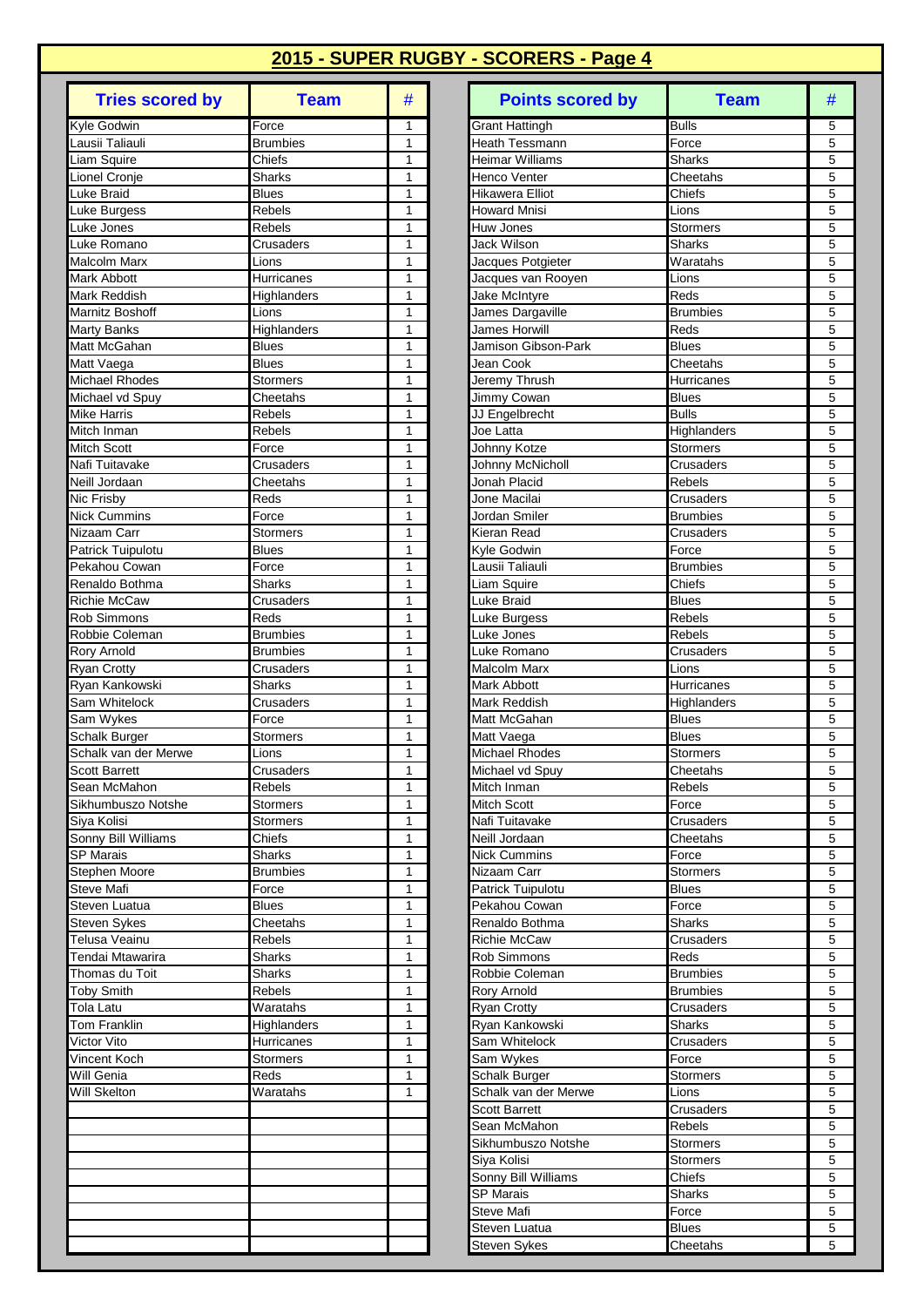|                                                                                                                                                                             | 2015 - SUPER RUGBY - SCORERS - Page 5 |                   |                                                                                                                |                            |                |
|-----------------------------------------------------------------------------------------------------------------------------------------------------------------------------|---------------------------------------|-------------------|----------------------------------------------------------------------------------------------------------------|----------------------------|----------------|
| <b>Tries scored by</b>                                                                                                                                                      | <b>Team</b>                           | #                 | <b>Points scored by</b>                                                                                        | <b>Team</b>                | #              |
|                                                                                                                                                                             |                                       |                   | Telusa Veainu                                                                                                  | Rebels                     | 5              |
|                                                                                                                                                                             |                                       |                   | Tendai Mtawarira                                                                                               | <b>Sharks</b>              | 5              |
|                                                                                                                                                                             |                                       |                   | Thomas du Toit                                                                                                 | <b>Sharks</b>              | 5              |
|                                                                                                                                                                             |                                       |                   | <b>Toby Smith</b>                                                                                              | <b>Rebels</b>              | 5              |
|                                                                                                                                                                             |                                       |                   | <b>Tola Latu</b>                                                                                               | Waratahs                   | 5              |
|                                                                                                                                                                             |                                       |                   | <b>Tom Franklin</b>                                                                                            | Highlanders                | 5              |
|                                                                                                                                                                             |                                       |                   | Victor Vito                                                                                                    | <b>Hurricanes</b>          | 5              |
|                                                                                                                                                                             |                                       |                   | <b>Vincent Koch</b>                                                                                            | <b>Stormers</b>            | 5              |
|                                                                                                                                                                             |                                       |                   | Will Genia                                                                                                     | Reds                       | 5              |
|                                                                                                                                                                             |                                       |                   | <b>Will Skelton</b>                                                                                            | Waratahs                   | 5              |
|                                                                                                                                                                             |                                       |                   | Hayden Parker                                                                                                  | Highlanders                | 3              |
|                                                                                                                                                                             |                                       |                   | Karmichael Hunt                                                                                                | Reds                       | 3              |
|                                                                                                                                                                             |                                       |                   | Jaco van der Walt                                                                                              | Lions                      | $\overline{2}$ |
| <b>Total tries scored - Play off rounds</b>                                                                                                                                 |                                       | 633               | <b>Total points scored - Play off rounds</b>                                                                   |                            | 5660           |
|                                                                                                                                                                             |                                       |                   | 2015 - SUPER RUGBY - SCORERS - QUARTER FINAL PLAYOFFS                                                          |                            |                |
| <b>Tries scored by</b>                                                                                                                                                      | <b>Team</b>                           | #                 | <b>Points scored by</b>                                                                                        | <b>Team</b>                | #              |
|                                                                                                                                                                             |                                       |                   |                                                                                                                |                            |                |
| Waisake Naholo                                                                                                                                                              | Highlanders                           | 2                 | Lima Sopoaga                                                                                                   | Highlanders                | 14             |
| <b>Brodie Retallick</b>                                                                                                                                                     | Chiefs                                | 1                 | Waisake Naholo                                                                                                 | Highlanders                | 10             |
|                                                                                                                                                                             |                                       |                   | <b>Andrew Horrell</b>                                                                                          | Chiefs                     | 9              |
|                                                                                                                                                                             |                                       |                   | <b>Brodie Retallick</b>                                                                                        | Chiefs                     | 5              |
| Joe Tomane                                                                                                                                                                  | Brumbies                              | 3                 | Joe Tomane                                                                                                     | <b>Brumbies</b>            | 15             |
| Cheslin Kolbe                                                                                                                                                               | Stormers                              | $\mathbf{1}$      | Demetri Catrakilis                                                                                             | <b>Stormers</b>            | 14             |
| Ita Vaea                                                                                                                                                                    | Brumbies                              | $\mathbf{1}$      | Christian Lealiifano                                                                                           | <b>Brumbies</b>            | 9              |
| Jesse Mogg                                                                                                                                                                  | Brumbies                              | 1                 | Cheslin Kolbe                                                                                                  | <b>Stormers</b>            | 5              |
| Scott Sio                                                                                                                                                                   | Brumbies                              | 1                 | Ita Vaea                                                                                                       | <b>Brumbies</b>            | 5              |
|                                                                                                                                                                             |                                       |                   | Jesse Mogg                                                                                                     | <b>Brumbies</b>            | 5              |
|                                                                                                                                                                             |                                       |                   |                                                                                                                |                            |                |
| <b>Total tries scored - Quarter Final Playoffs</b>                                                                                                                          |                                       | 10                | Scott Sio<br><b>Total points scored - Quarter Final Playoffs</b><br>2015 - SUPER RUGBY - SCORERS - SEMI FINALS | <b>Brumbies</b>            | 5<br>96        |
|                                                                                                                                                                             |                                       |                   |                                                                                                                |                            |                |
| <b>Tries scored by</b>                                                                                                                                                      | <b>Team</b>                           | #                 | <b>Points scored by</b>                                                                                        | <b>Team</b>                | #              |
|                                                                                                                                                                             | Hurricanes                            | 1<br>1            | James Marshall                                                                                                 | Hurricanes                 | 7              |
| Julian Savea                                                                                                                                                                | <b>Hurricanes</b>                     |                   | Christian Lealiifano                                                                                           | <b>Brumbies</b>            | 6              |
|                                                                                                                                                                             | Hurricanes                            | $\mathbf{1}$<br>1 | <b>Ardie Savea</b>                                                                                             | <b>Hurricanes</b>          | 5              |
| TJ Perenara                                                                                                                                                                 | Hurricanes                            |                   | Julian Savea                                                                                                   | Hurricanes                 | 5              |
|                                                                                                                                                                             |                                       |                   | <b>Matt Proctor</b><br><b>TJ Perenara</b>                                                                      | Hurricanes<br>Hurricanes   | 5<br>5         |
| Ardie Savea                                                                                                                                                                 |                                       |                   |                                                                                                                | <b>Brumbies</b>            | 3              |
|                                                                                                                                                                             |                                       |                   | Jesse Mogg                                                                                                     | Hurricanes                 | $\overline{c}$ |
| Aaron Smith                                                                                                                                                                 | Highlanders                           | 1                 | <b>Beauden Barrett</b><br><b>Bernard Foley</b>                                                                 | Waratahs                   | 12             |
| Patrick Osborne                                                                                                                                                             |                                       | 1                 | Lima Sopoaga                                                                                                   | Highlanders                | 10             |
|                                                                                                                                                                             | Highlanders<br>Highlanders            | 1                 | Aaron Smith                                                                                                    | Highlanders                | 5              |
|                                                                                                                                                                             | Highlanders                           | 1                 | Patrick Osborne                                                                                                | Highlanders                | 5              |
|                                                                                                                                                                             | Waratahs                              | 1                 | Penalty Try                                                                                                    | Highlanders                | 5              |
| Waisake Naholo                                                                                                                                                              | Highlanders                           | 1                 | <b>Richard Buckman</b>                                                                                         | Highlanders                | 5              |
|                                                                                                                                                                             |                                       |                   | Rob Horne                                                                                                      | Waratahs                   | 5              |
|                                                                                                                                                                             |                                       |                   | Waisake Naholo                                                                                                 | Highlanders                | 5              |
| <b>Total tries scored - Semi Finals</b>                                                                                                                                     |                                       | 10                | <b>Total points scored - Semi Finals</b>                                                                       |                            | 90             |
|                                                                                                                                                                             |                                       |                   | 2015 - SUPER RUGBY - SCORERS - FINAL                                                                           |                            |                |
| <b>Tries scored by</b>                                                                                                                                                      | <b>Team</b>                           | #                 | <b>Points scored by</b>                                                                                        | <b>Team</b>                | #              |
|                                                                                                                                                                             |                                       | 1                 |                                                                                                                |                            |                |
|                                                                                                                                                                             | Highlanders                           | $\mathbf{1}$      | <b>Beauden Barrett</b>                                                                                         | Hurricanes                 | 9              |
|                                                                                                                                                                             | Hurricanes                            | $\mathbf{1}$      | Lima Sopoaga                                                                                                   | Highlanders                | 8              |
|                                                                                                                                                                             | Highlanders                           |                   | Elliot Dixon<br>Ma'a Nonu                                                                                      | Highlanders                | 5              |
|                                                                                                                                                                             |                                       |                   |                                                                                                                | <b>Hurricanes</b>          | 5              |
|                                                                                                                                                                             |                                       |                   | Waisake Naholo                                                                                                 | Highlanders<br>Highlanders | 5<br>3         |
| <b>Matt Proctor</b><br><b>Penalty Try</b><br><b>Richard Buckman</b><br>Rob Horne<br><b>Elliot Dixon</b><br>Ma'a Nonu<br>Waisake Naholo<br><b>Total tries scored - Final</b> |                                       | 3                 | Marty Banks<br><b>Total points scored - Final</b>                                                              |                            | 35             |